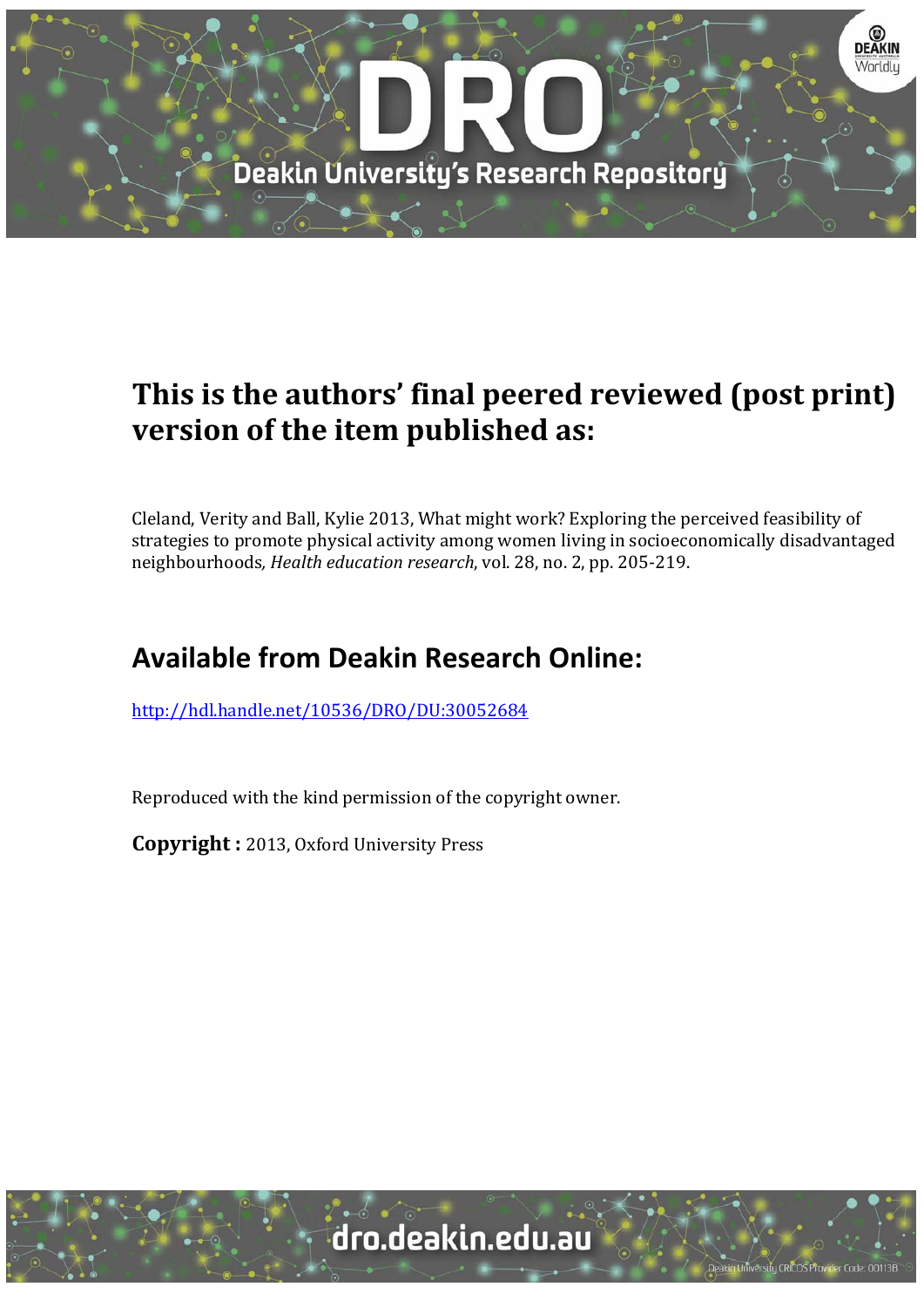

Draft Manuscript for Review. Reviewers should submit their review online at http://mc.manuscriptcentral.com/oup/her

# What might work? Exploring the perceived feasibility of strategies to promote physical activity among women living in socioeconomically disadvantaged neighbourhoods

|                  | What might work? Exploring the perceived feasibility of<br>strategies to promote physical activity among women living<br>in socioeconomically disadvantaged neighbourhoods |
|------------------|----------------------------------------------------------------------------------------------------------------------------------------------------------------------------|
| Journal:         | <b>Health Education Research</b>                                                                                                                                           |
| Manuscript ID:   | HER-07-11-0279.R3                                                                                                                                                          |
| Manuscript Type: | Original Article                                                                                                                                                           |
| Keywords:        | Physical Activity, Women-s Health, Qualitative Research < Research<br>Methodology                                                                                          |
| COI supplied:    | No                                                                                                                                                                         |
|                  |                                                                                                                                                                            |
|                  | <b>SCHOLARONE</b><br>Manuscripts                                                                                                                                           |

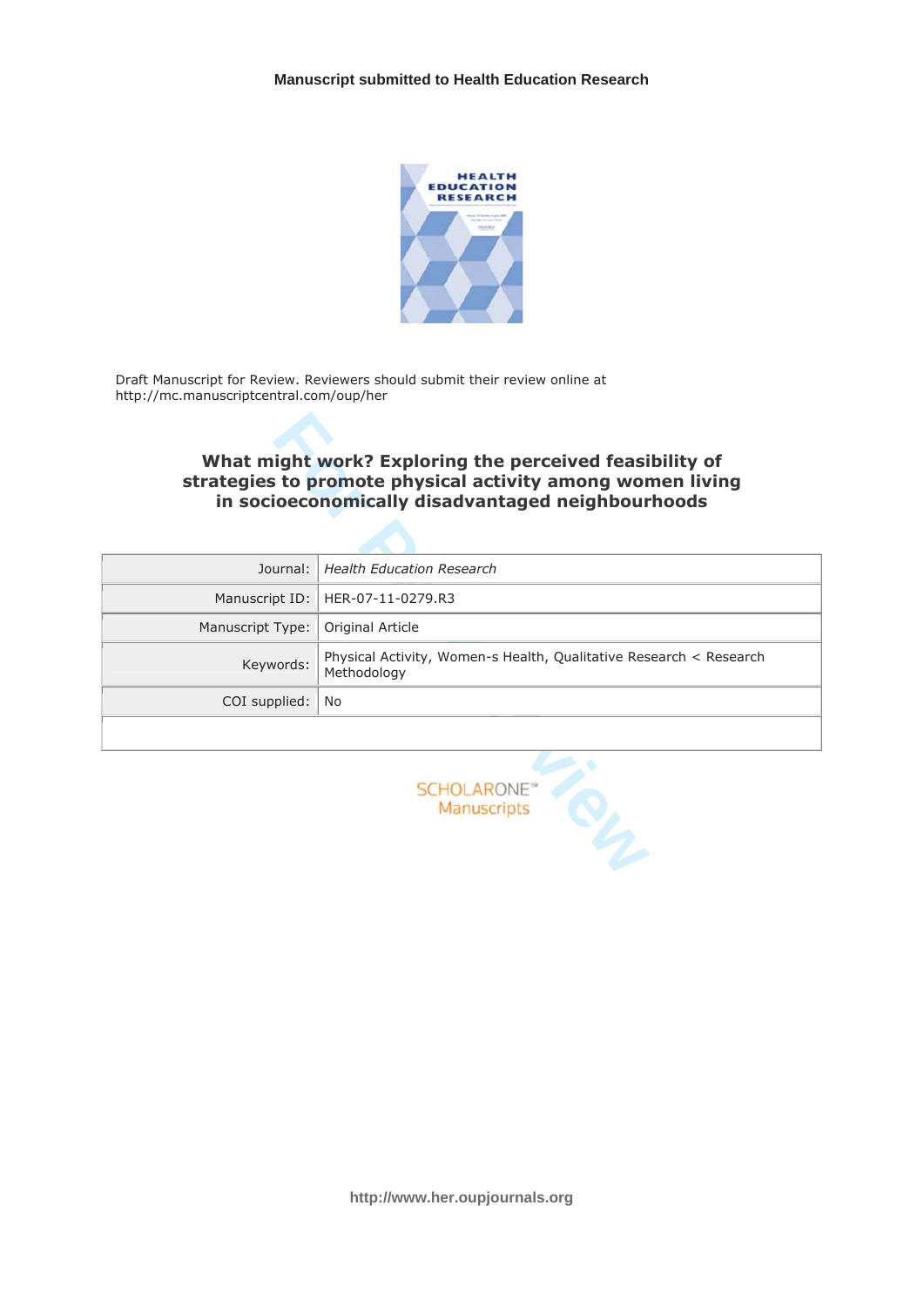$\mathbf{1}$ 

What might work? Exploring the perceived feasibility of strategies to promote physical activity among women living in socioeconomically disadvantaged neighbourhoods

Final School and School and School and School and School and School and School and School and School and School and School and School and School and School and School and School and School and School and School and School Key words: qualitative, interviews, disadvantage, women, motor activity Running head: Feasibility of physical activity strategies Words: 6193 Abstract: 198 Tables: 4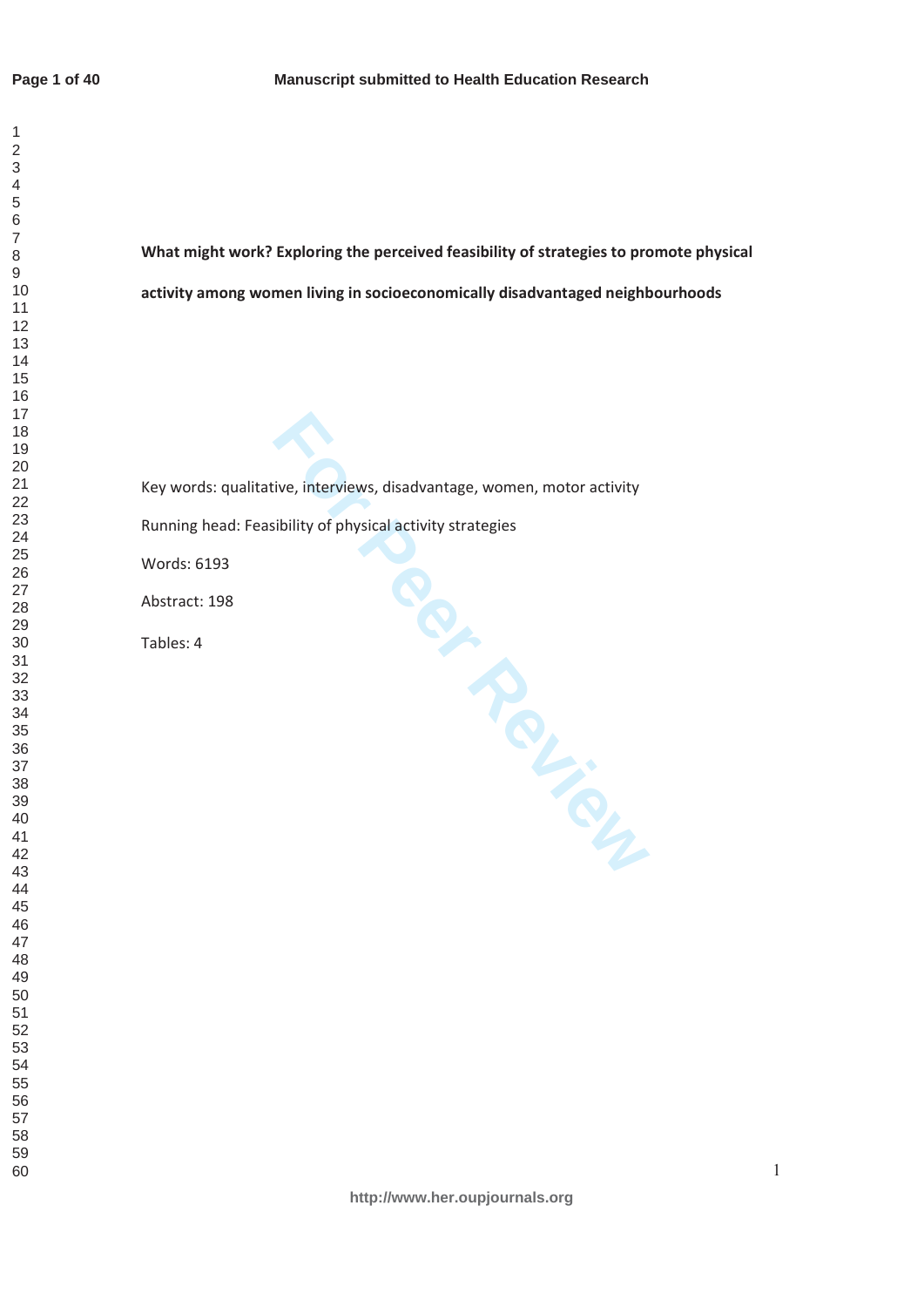## **Abstract**

**For the interpret Consumersy, strategies most likely is the increase physical activity. Interviews were digitall m. The<br>matic and interpretive content analyses were us and contrasting themes. A community centre-based p<br>si** This study aimed to investigate preferences for, perceived feasibility of, and barriers to uptake of hypothetical physical activity promotion strategies amongst women from socioeconomically disadvantaged neighbourhoods. Semi-structured interviews were conducted with 20 purposively recruited women (18-45 years) living in socioeconomically disadvantaged urban and rural areas of Victoria, Australia. Participants indicated the most and least appealing of nine hypothetical strategies, strategies most likely to use, and strategies most likely to increase physical activity. Interviews were digitally recorded and transcribed verbatim. Thematic and interpretive content analyses were used to identify emergent common and contrasting themes. A community centre-based program with free childcare, the provision of a cleaner while physical activity is undertaken, and a neighbourhood-based program were the three most popular strategies. Mobile telephonedelivered text messages, an online interactive diary, and subsidised gym memberships were considered least useful. Irrespective of the strategy, components of importance commonly identified were: social support; being accountable to someone; having the option of a structured or flexible attendance design: integration of multiple strategies: and financial considerations. Issues around trust and privacy and weight loss also emerged as important. The findings provide important insights for the development of physical activity programs targeting socioeconomically disadvantaged women.

 $\mathbf{1}$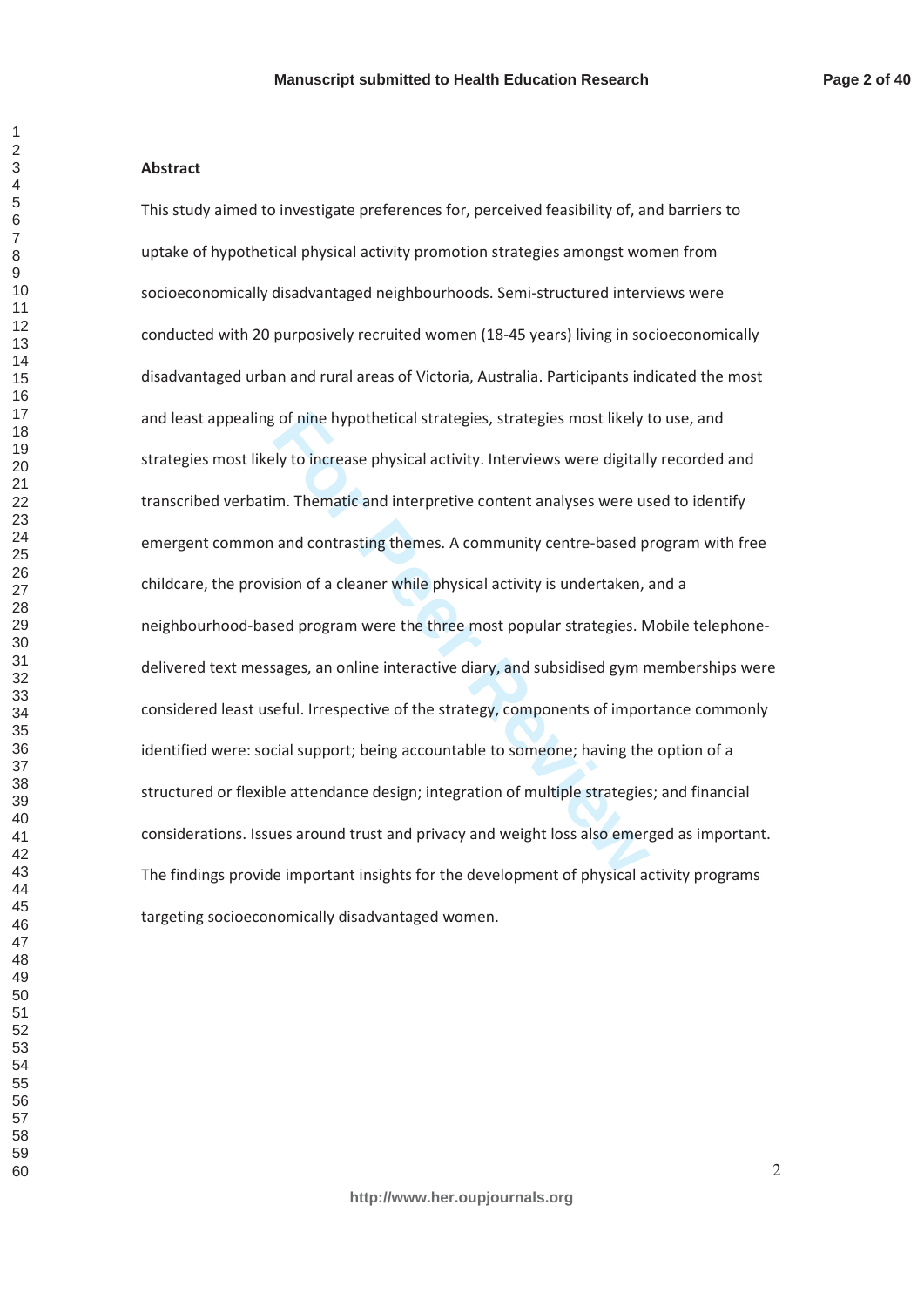$\mathbf{1}$  $\overline{2}$  $\overline{\mathcal{L}}$  $\overline{7}$ 

# **Background**

Women experiencing socioeconomic disadvantage, including those with low levels of education, low income, or living in socioeconomically disadvantaged neighbourhoods, are an important target group for physical activity promotion interventions because they are at high risk for physical inactivity and associated chronic disease [1, 2]. However, little is known about which strategies may be most effective in this population group, as relatively few studies have assessed the effectiveness of physical activity intervention strategies specifically among women of low socioeconomic position (SEP). Existing intervention studies conducted with this population group have produced mixed findings in terms of effectiveness [3].

gies may be most effective in this population group, as<br>
red the effectiveness of physical activity intervention st<br>
women of low socioeconomic position (SEP). Existing ir<br>
s population group have produced mixed findings i Of the limited intervention studies with women experiencing socioeconomic disadvantage, these have been community-based [4-11], centre- or organisation-based [12-15], primary health care-based [16-19] or home-based [20]. A diversity of delivery modes have been implemented including face-to-face [8-10, 13, 16], telephone and mail [4, 20], and print and media [5]. Some programs incorporated physical activity promotion as part of broader health promotion intervention approaches [5, 9-11, 17-19, 21]; others focused solely on physical activity [4, 6-8, 12-16, 20]. Many of these studies have seen no effect of the intervention on physical activity [4, 6, 8-11, 15, 18, 19], a number have observed effects in favour of the intervention [5, 7, 12, 14, 16, 20, 21], and one found a negative effect of the intervention on physical activity [13]. Little explanation exists for these mixed findings in terms of intervention setting, delivery mode, use of theory, study duration, or strategy type  $[3]$ .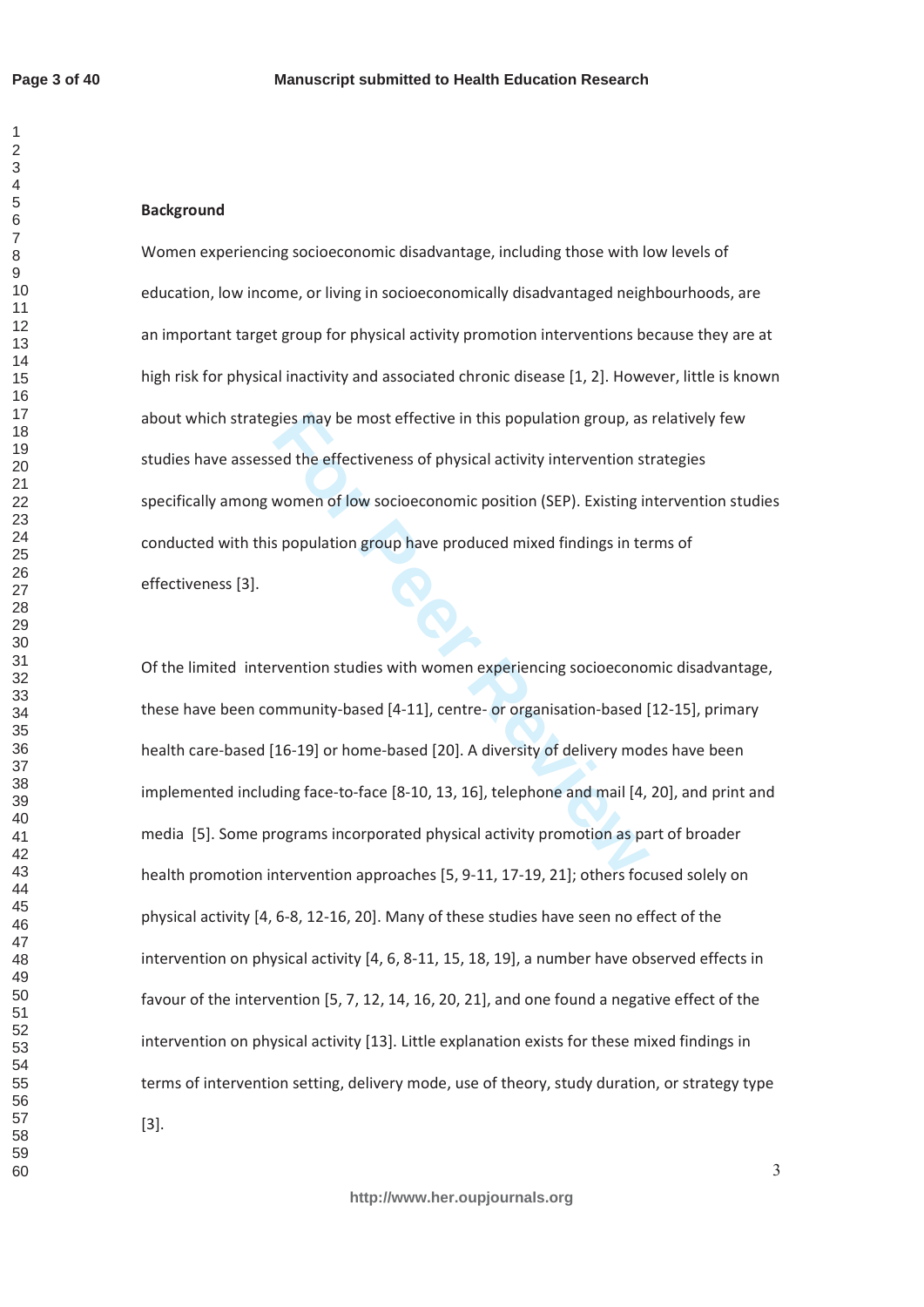$\overline{4}$ 

termined physical activity program (e.g. [23-25]) or has<br>
For Sof physical activity (e.g. [26], rather than discussing<br>
For allowing for programmatic themes to emerge from p<br>
face specific barriers to participation in phys The mixed findings observed may be partly attributable to a lack of formative research exploring the perceived feasibility of and preferences for particular strategies and intervention delivery modes that best meet the specific needs of this target population. Apart from one study among rural Appalachian residents [22], formative research has tended to be conducted by focusing on eliciting preferences and logistical requirements related to a pre-determined physical activity program (e.g. [23-25]) or has focused on barriers and enablers of physical activity (e.g. [26], rather than discussing a range of physical activity programs or allowing for programmatic themes to emerge from participants. Women of low SEP face specific barriers to participation in physical activity, including less social support, financial constraints, and local neighbourhood environments that may be less supportive of physical activity [27, 28]. Such findings highlight a need for intervention approaches that address the unique barriers to physical activity experienced by women of low SEP.

Prior to initiating further intervention trials – which are costly and time-intensive to implement – further information on the likelihood of uptake of such strategies is warranted. Obtaining such insights, including an understanding of how potential physical activity promotion strategies are perceived by the target population in terms of their feasibility, appeal, likely uptake, and barriers to participation, is needed in order to inform effective intervention development. This study therefore aimed to investigate the perceived preferences for, feasibility of, and barriers to uptake of a range of intervention approaches for promoting physical activity among women living in socioeconomically disadvantaged neighbourhoods.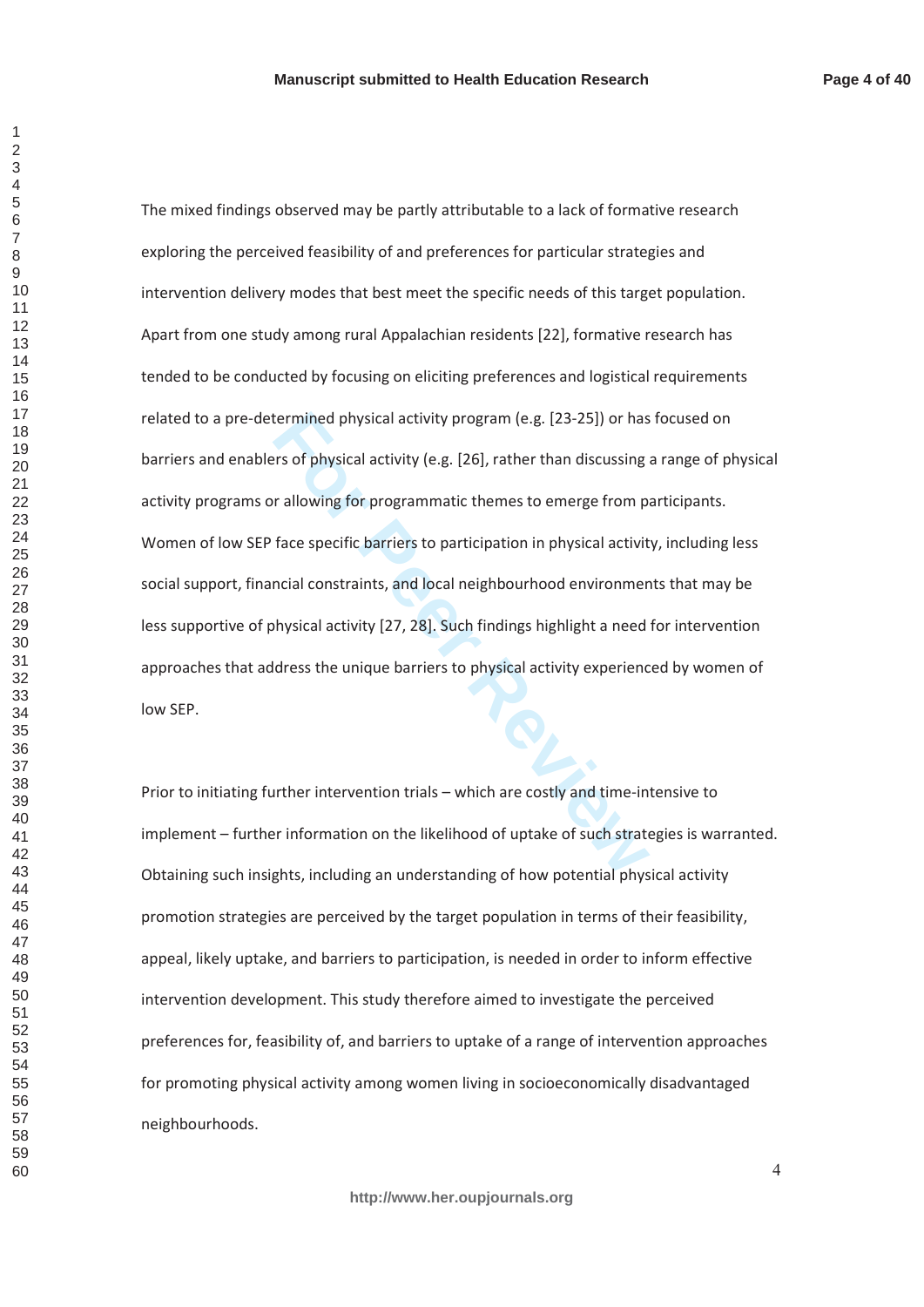$\mathbf{1}$  $\overline{2}$  $\overline{\mathcal{L}}$  $\overline{7}$ 

# **Methods**

During 2008-9, data for this study were collected in the Physical Activity Study (PhActS) [29], part of a broader program of research known as the Resilience for Eating and Activity Despite Inequality (READI) study [30, 31]. The READI study aims to identify the pathways by which socioeconomic disadvantage leads to increased risk of obesity and chronic disease, and understand how this risk can be reduced. It focuses on women aged 18-45 years living in socioeconomically disadvantaged urban and rural areas of Victoria, Australia, and during 2007-8, approximately 4,500 women participated in a postal survey. The Deakin University Human Research Ethics Committee approved this study, and written informed consent was obtained from all participants.

#### *Participants*

Iy disadvantaged urban and rural areas of Victoria, Austely 4,500 women participated in a postal survey. The I<br>thics Committee approved this study, and written infor<br>articipants.<br>In this study and written infor<br>articipants A purposive sampling approach was used, as detailed previously [29], to recruit nonpregnant women aged 18-45 years living in socioeconomically disadvantaged areas of Victoria who were currently not regularly active (regularly active was defined as doing at least 30 minutes of exercise on most davs of the week). Women of childbearing age specifically were targeted, since this is a life stage characterised by substantial barriers to physical activity participation [32, 33] and high risk of weight gain [34]. In quantitative studies, probability sampling is employed in an attempt to select a truly random and statistically representative sample that will permit generalisations to the broader population from which the sample was drawn. In contrast, the logic of purposeful sampling techniques employed in qualitative studies allows for the selection of information-rich cases for indepth study (depth rather than breadth is the focus)[35]. We sought to recruit approximately 25-30 participants, as this number was expected to provide sufficient depth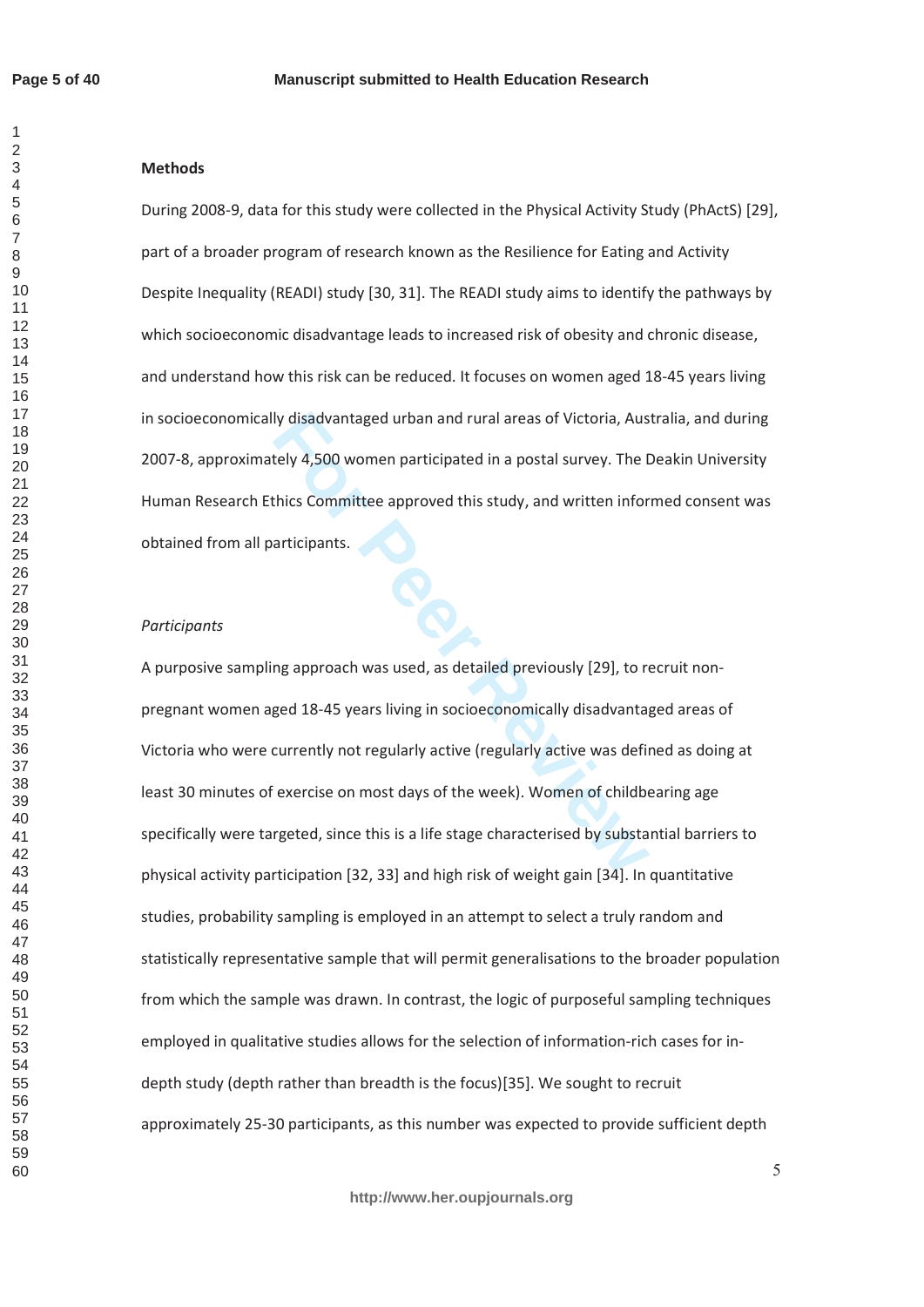and reasonable coverage of the phenomenon under study, and was considered feasible within the time and budgetary constraints of the project. After interviews with 20 participants, no new information was being collected, so interviewing was ceased.

ed. This included one of each rural area classified as Ot<br>Remote Victoria (classified using the Australian Standa<br>and one urban area that approximated each of inner,<br>ourne (based on the distance from the Melbourne cen<br>had Three urban and three rural areas in the bottom two deciles of the socioeconomic index for areas (SEIFA; defined by the Australian Bureau of Statistics) distribution in Victoria were purposefully selected. This included one of each rural area classified as Outer Regional, Inner Regional and Remote Victoria (classified using the Australian Standard Geographical Classification [36]), and one urban area that approximated each of inner, middle and outer metropolitan Melbourne (based on the distance from the Melbourne central business district). Each area had a population size that was within ±20% of the average usual resident population size of that area type. Recruitment brochures were delivered to all residences in these six areas, advertisements were placed in local newspapers, and flyers were posted in local community health centres, neighbourhood houses, and libraries. Potential participants were asked to contact the research team via telephone, email or the study website. To supplement this recruitment strategy [29], a subsample of women living in areas in the bottom two deciles of the SEIFA distribution who were enrolled in the larger READI study (which sampled areas from the bottom three deciles of the SEIFA distribution), and who had indicated in an earlier postal survey that they were willing to participate in further research, were also contacted via post and invited to participate. Snowball sampling was also used.

#### *Data collection*

One-off face-to-face interviews were conducted by one of four female researchers, all of whom had at least undergraduate training in public health or a related discipline, and had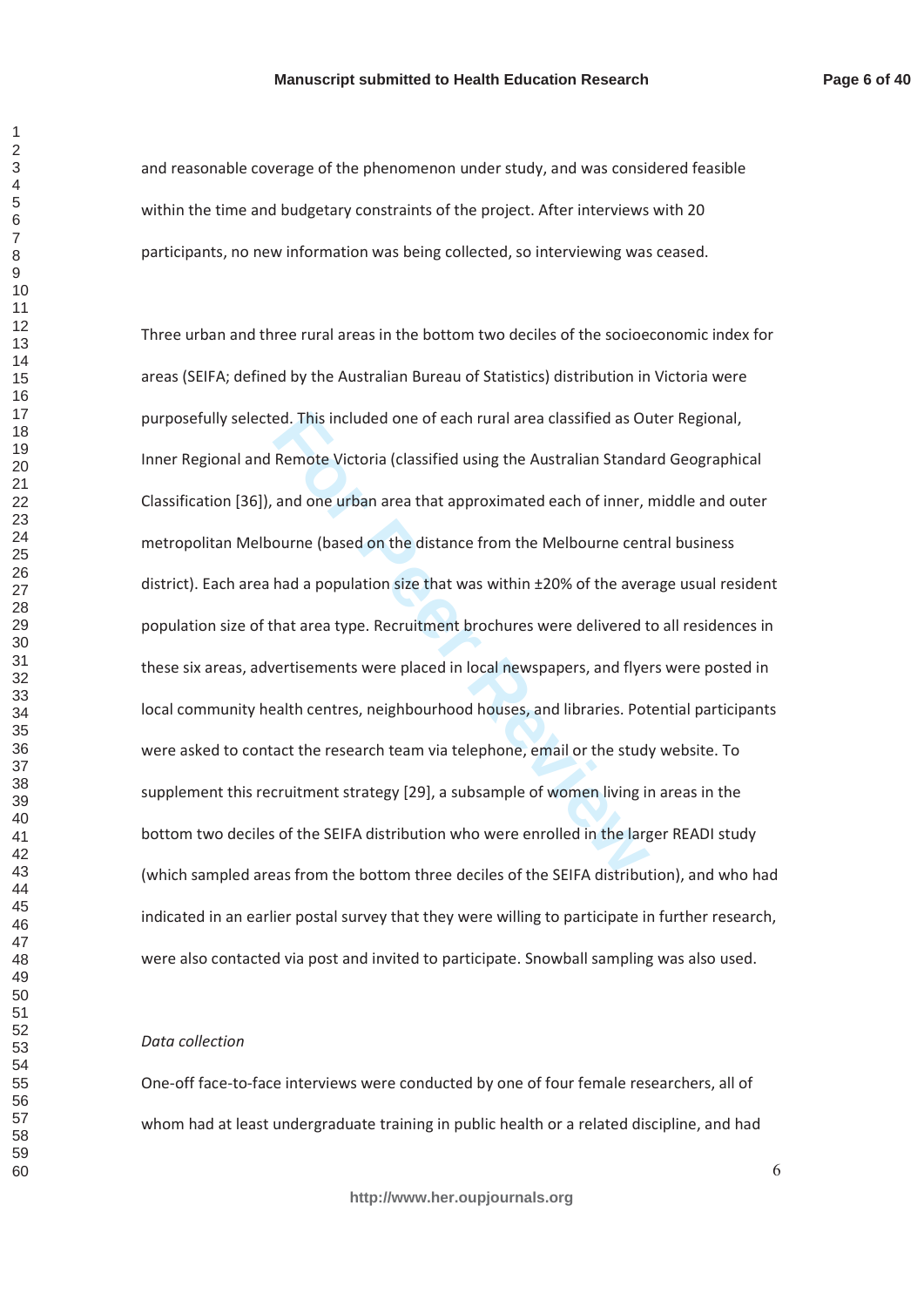$\mathbf{1}$  $\overline{2}$ 

experience in conducting semi-structured interviews. All interviewers attended two half-day training sessions conducted by the Project Manager, where protocols were discussed. Participants had no prior relationship with interviewers, the Project Manager or the authors, and the goals of the research were clearly explained to participants prior to interview. Interviews were conducted in public or university libraries and community centres (n=5), the participant's home (n=3) or the participant's workplace (n=2). Interviews in participants' homes and in rural areas were attended by two interviewers for safety reasons. All interviews were digitally recorded with permission from the participant. Participants were given the option of reviewing their transcript, but no participants utilised this opportunity.

#### *Measures*

areas were attended by two interviewers for safety realistially recorded with permission from the participant. Previewing their transcript, but no participants utilised<br>reviewing their transcript, but no participants utili A semi-structured interview schedule was developed to address the research aims. Semi-structured interviews were used because they are perceived by researchers, participants and research consumers as a highly acceptable method [37], and were feasible for the budgetary constraints of this project. They are also flexible, allow participants to express their opinions and beliefs in their own words, and facilitate in-depth understanding of issues, which is difficult to achieve using other methods[38]. Pilot testing of interview schedules occurred during training, where interviewers interviewed each other; minor modifications were made to the interview schedule accordingly.

A 'portfolio' of nine hypothetical strategies to promote physical activity was developed (Table 1). Hypothetical strategies are useful because they can be produced relatively quickly and cost-effectively, can easily be relayed to participants using simple terminology, can be selected to represent a variety of approaches, and convey different scenarios in a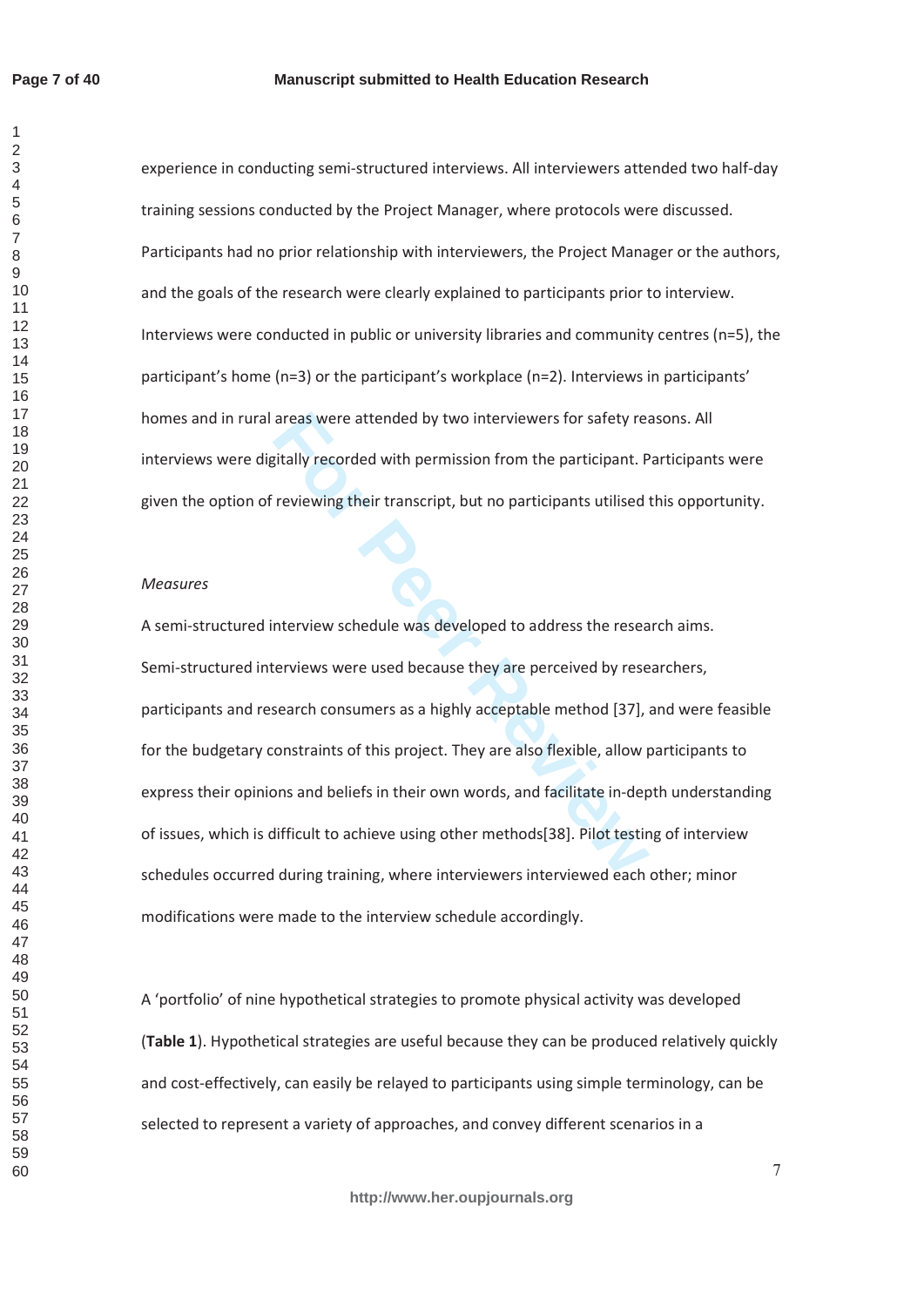standardised manner. While responses to hypothetical strategies may not reflect actual behaviour, responses may be reflective of participants' behavioural intentions, which are highly predictive of physical activity behaviour [39-41]. For this study, strategies were intended to reflect a number of domains from social-ecological models [42], and included unsupported (e.g. independent) strategies (information kit; online diary; physical activity calendar), supported (e.g. involving others) strategies (mobile telephone-delivered text messages; community centre-based program with childcare; neighbourhood activities program), and fiscal strategies (financial rewards; subsidised gym/recreational club membership; cleaner).

hity centre-based program with childcare; neighbourhout<br> **Formulation** is utilized gym/recreat<br> **Formulation**<br> **Formulation**<br> **Formulation**<br> **Formulation**<br> **Formulation**<br> **Formulation**<br> **Formulation**<br> **Formulation**<br> **Formu** Six of the strategies were identified and/or adapted from existing behaviour change or weight loss interventions that have demonstrated effectiveness, or the promise of effectiveness, particularly those with relevance to high-risk or hard-to-reach population groups. For instance, information kits have been used as a supplement in studies aiming to increase physical activity (e.g. [43, 44]; calendars have been used as tracking and reminder mechanisms [12, 20]; mobile telephone-delivered text messages have been used for targeting difficult to reach population groups [45]; internet-based interventions have demonstrated some promise in increasing physical activity [46]; financial incentives may be effective for promoting weight loss [47]; and subsidised or free gym/recreation club memberships may be useful for promoting physical activity [48]. Three strategies were developed by the research team to address mediators of socioeconomic inequalities in women's physical activity such as lack of childcare, social support, and lack of time [33, 39, 49-51]. A structured community centre-based group program with the option of childcare built into the cost, and an informal neighbourhood-based program with the option of a

 $\mathbf{1}$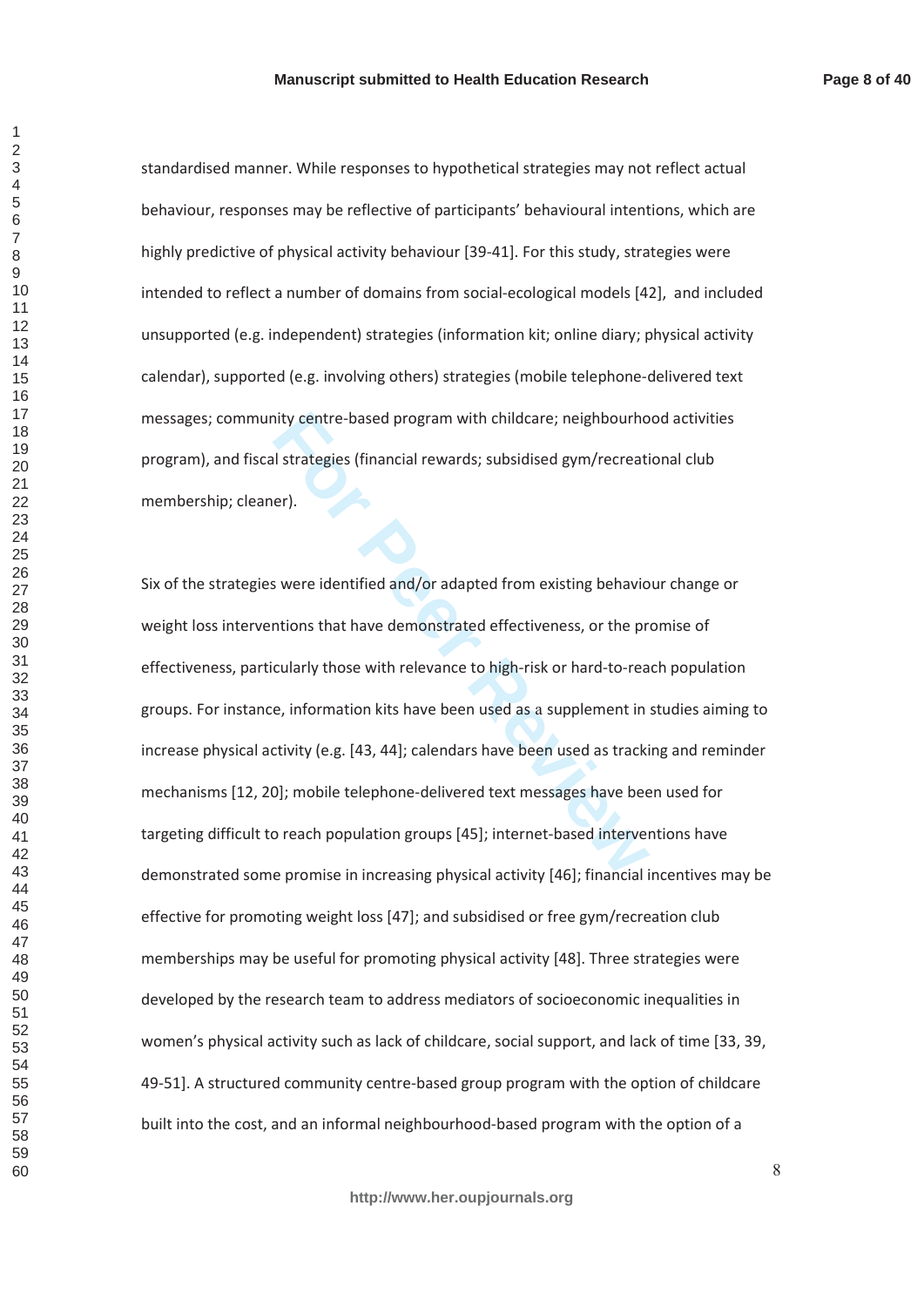$\mathbf{1}$ 

#### **Manuscript submitted to Health Education Research**

child-minding roster were posed because accessible childcare and social support have been identified as important influences on women's physical activity [33, 39, 49, 50]. A cleaner (home help) program was suggested as way to address the common barrier of lack of time [49, 51], which may be related to housework and home maintenance commitments [33, 51].

gies. Where possible, examples of strategy materials (e<br>e provided to stimulate discussion. For each strategy,  $|$ <br>ed and did not like about the strategy, whether they the<br>ult in them being more active, potential problems The interview schedule was purposefully structured to explore issues centred on the nine hypothetical strategies. Where possible, examples of strategy materials (e.g. information kits, calendars) were provided to stimulate discussion. For each strategy, participants were asked what they liked and did not like about the strategy, whether they thought the strategy would result in them being more active, potential problems or barriers to uptake of the strategy, and where appropriate, how and when the strategy would best be delivered. For example, when discussing the mobile-telephone delivered intervention participants were asked to comment on the preferred content, frequency and source of text messages. At the end of each interview, participants were asked to list up to three of the nine strategies that they most and least preferred, up to three strategies they were most likely to use, up to three strategies that would be most likely to result in increases in their physical activity levels, and whether they had any further ideas for other strategies not discussed. All interviews were digitally recorded and transcribed verbatim.

# Analyses

Transcripts were imported into the NVivo 8 software program (QSR International). The analysis involved a process, led by the first author, of reading, re-reading and constant comparison of transcripts, with the aim being the identification of common themes [52]. Segments of transcripts were coded in NVivo for each strategy to identify concepts, issues,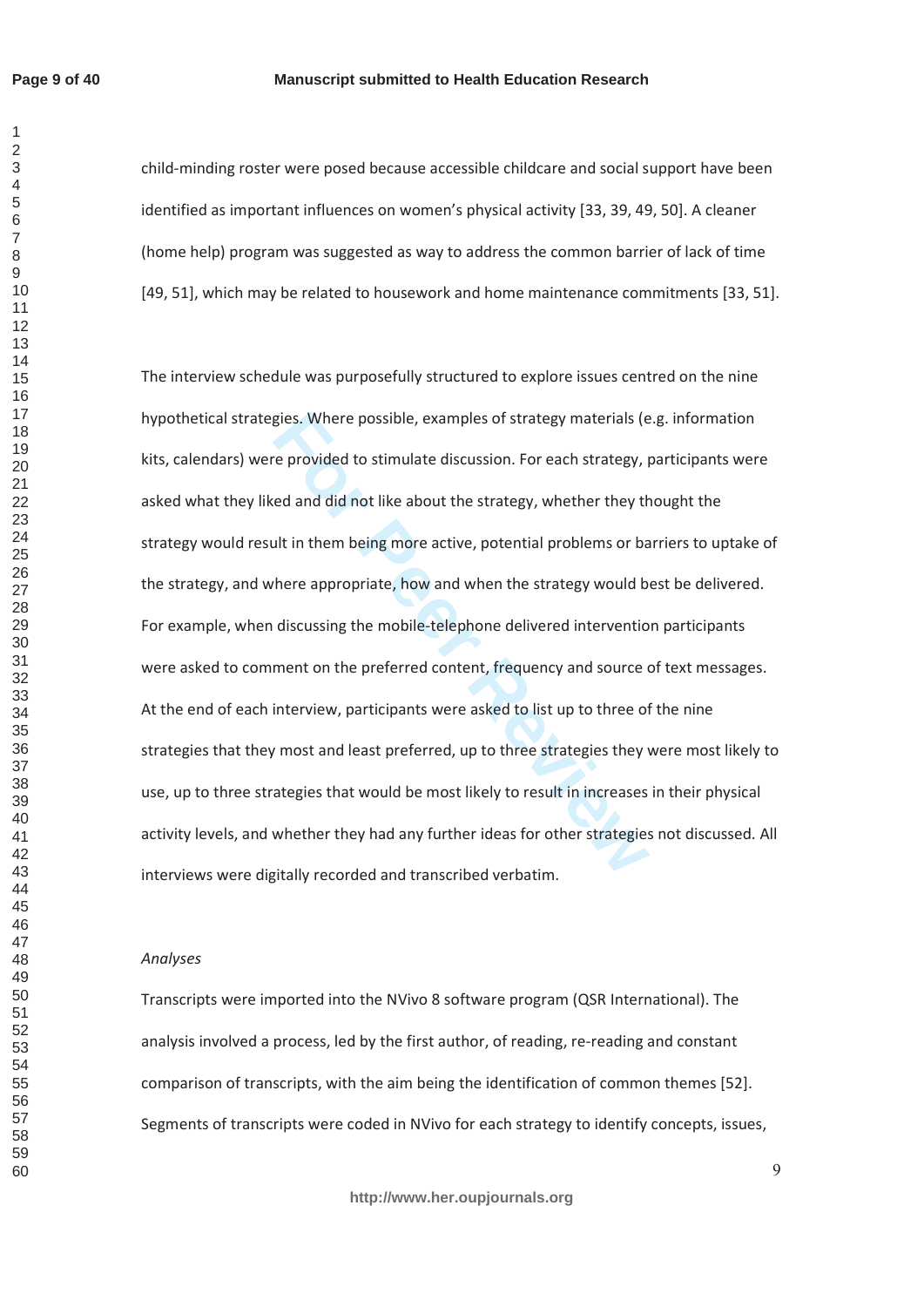common and contrasting themes, and answers to common questions. Broad comments and emergent themes that were not specific to a strategy were coded separately. Because of the iterative and flexible nature of qualitative research, consideration of the emerging themes was regularly discussed between the research team (the investigators and the interviewers) during data collection, as recommended by Silverman [53]. The number of times each strategy was identified as the most preferred, the most likely to be use, and the most likely to result in an increase in physical activity was summed. This information was used to identify the most and least preferred strategies.

#### **Results**

For Physical activity was summed. This information<br>
Index preferred strategies.<br>
Who indicated an interest in the study, 19 met eligibility<br>
ther three women were recruited via snowballing. Of th<br>
Innts in the larger READI Of the 28 women who indicated an interest in the study, 19 met eligibility criteria and 17 participated; a further three women were recruited via snowballing. Of the 20 participants, nine were participants in the larger READI study, four responded to newspaper adverts, three were recruited via snowballing, two saw flyers in their local neighbourhood centre, and two responded to the letterbox drop.

The characteristics of participants are detailed in **Table 2**. The median age of participants was nearly 38 years, just over half were married or living as married, half had completed Year 12 or had a diploma/certificate, more than two thirds were working full- or part-time, all but one usually spoke English at home, half had no children living in the household, and of those with children in the household the median age of children was 8 years.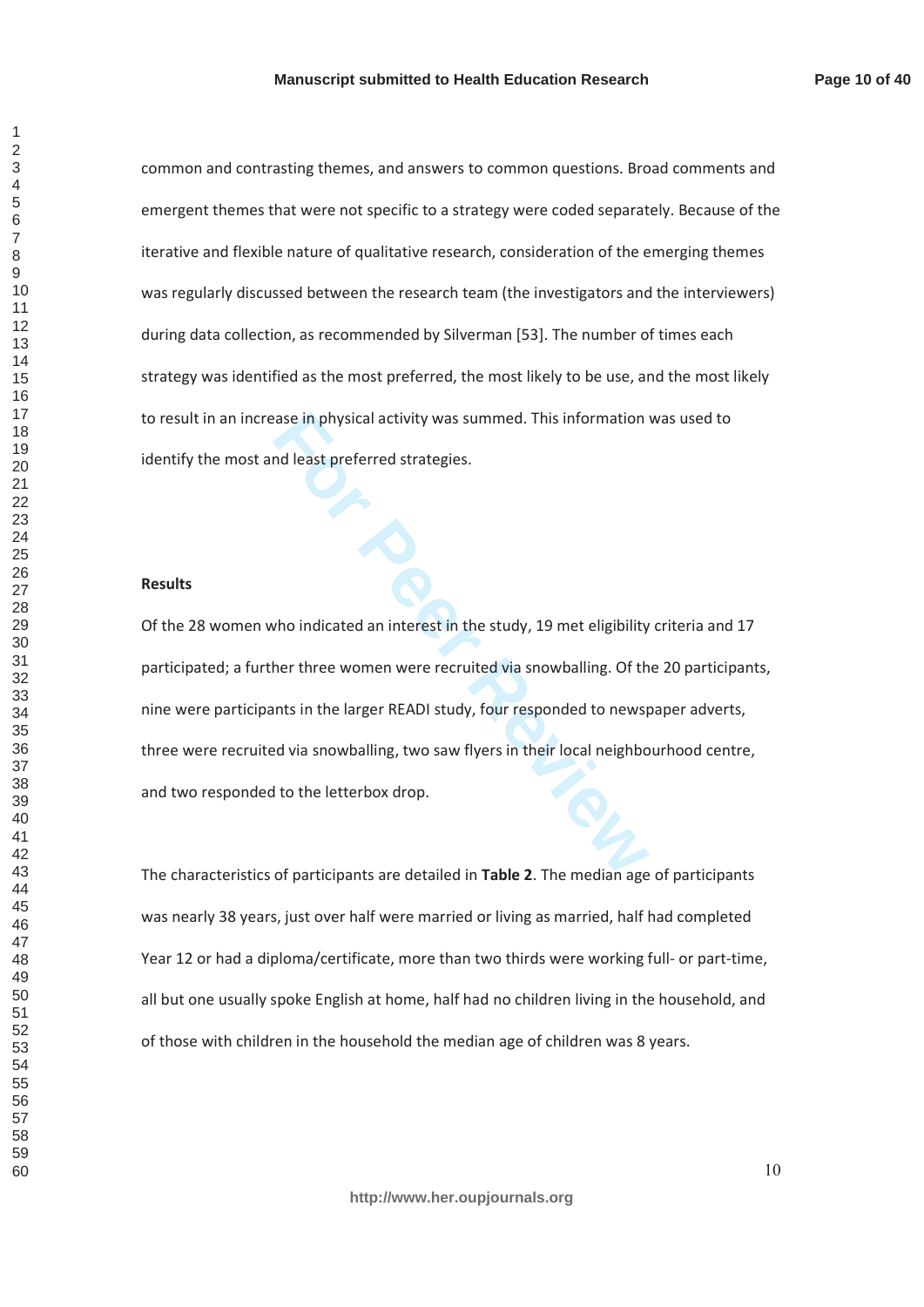$\overline{1}$ 

Table 3 describes the number of times in total that each program was indicated by participants as being in their top three most preferred strategies, top three most likely to increase physical activity strategies, and top three they were most likely to use. Three hypothetical strategies were consistently rated by participants as the most appealing, the most likely to be used, and the most likely to result in increases in physical activity: the community centre-based program with childcare, the cleaner (home help) program, and the neighbourhood program.

# *Community centre-based program*

param.<br>
based program<br>
htre-based program with childcare built into the cost w<br>
rticipants of varying sociodemographic characteristics.<br>
to address a number of barriers, such as childcare and<br>
uch as the social aspects:<br>
s The community centre-based program with childcare built into the cost was popular with a diverse range of participants of varying sociodemographic characteristics. This type of program appeared to address a number of barriers, such as childcare and cost, and have multiple benefits, such as the social aspects:

*dat appeals to me because [son] is looked after while I can exercise, and I can still interact with other people and gain some motivation, I think, when I'm exercising* with those other people. (43 years, full-time work, married, 3-year old child)

Some participants mentioned that activities in community centres were often more accessible in terms of cost and distance, for example: "Yeah that's actually sometimes even *better because sometimes gyms are either too far away or they're a lot higher price"* (22 years, part-time work, not married, 15-month old child). Others felt that the social aspects were of benefit:

*Maybe meeting new mothers because I've often wanted to join a mother's group, I* don't know just meeting new friends in general... Yeah social thing really more than *anything for me.* (22 years, part-time work, not married, 15-month old child)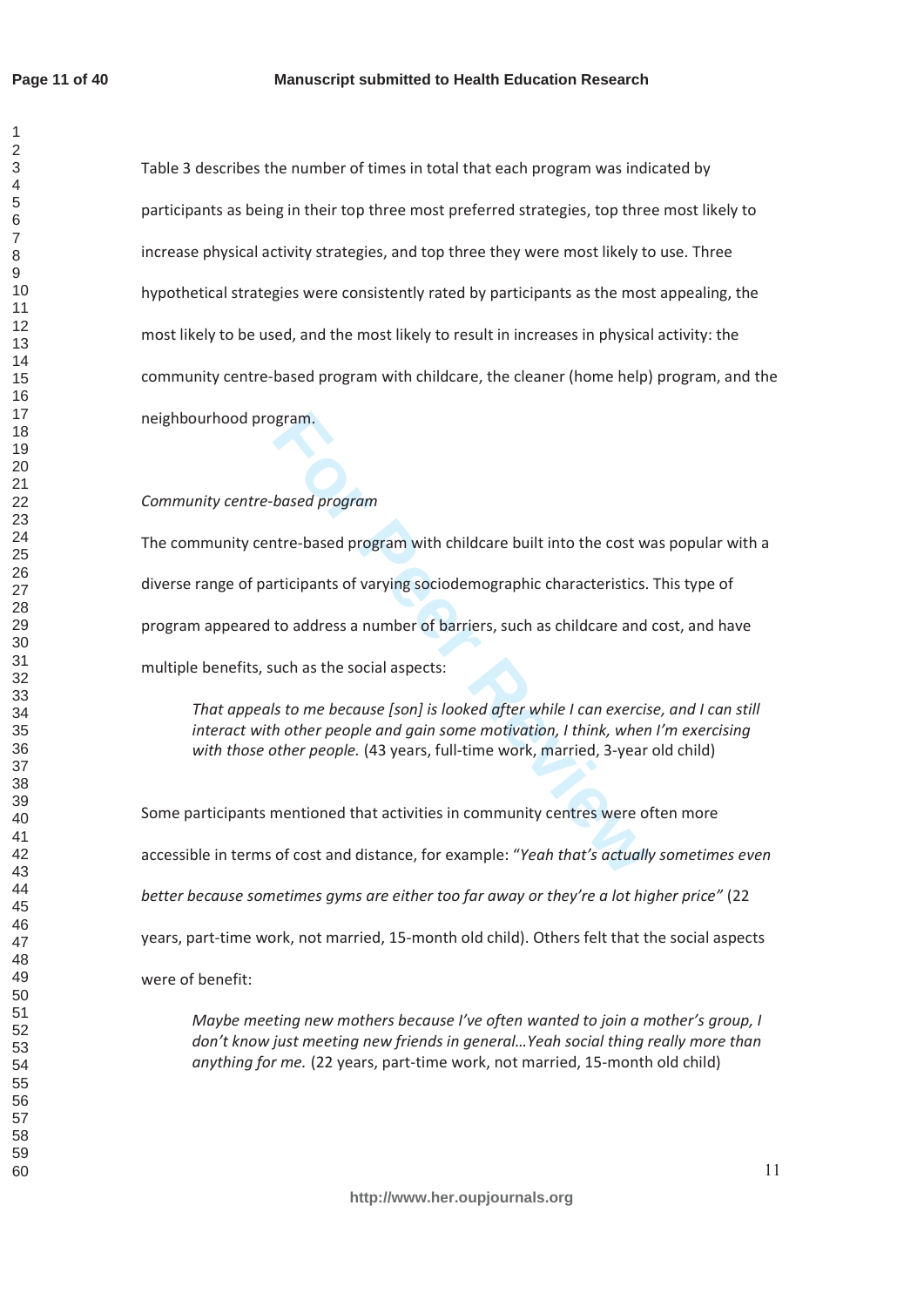*That you're getting to meet people and you're probably all there for pretty much the same reasons and you know you could share that with them.* (40 years, full-time home duties, divorced, three children)

The childcare aspect was very appealing to women with both younger and older children.

*I* think it's a fabulous idea. Because there's been classes I've wanted to go to, but *because I haven't had child minding, and my husband works incredibly long hours, I don't want to just leave him sort of, I mean, as soon as he gets home "Here's the baby, you know, I'm going."* (43 years, full-time work, married, 3-year old child)

*way kids are a bit older now but I still have the, the problem when I go to the pool...one of my kids is old enough to be in the pool by herself but [son]'s not and you know so you can't go into the gym you know [husband]'s got to be there.* (41 years, full-time work, married, two children)

Support for this program was not just limited to women with children, despite its focus on

including childcare; for example.

re a bit older now but I still have the, the problem when<br>
f my kids is old enough to be in the pool by herself but I<br>
i can't go into the gym you know [husband]'s got to be<br>
ork, married, two children)<br>
ggram was not just That's good, because I always like to do classes, and I always wanted to have my sister along with me and, she has kids and it's impossible, because her husband works offshore, and you know, if you don't have someone who can look after the *kids, it's... she just can't go, and...And then obviously, I'm not as motivated to go by myself, so, yeah, no I like that idea.* (24 years, full-time work and full-time study, living as married, no children)

Support for the program was not unanimous however, with some participants expressing

concerns such as the class not being tailored to their ability, not wanting to leave their child

in care, poor group dynamics, the skills of the instructor, timing conflicts, and cost and

transport issues. Illustrative quotes of these themes are reported in Table 4.

## *Cleaner (home help) program*

The cleaner (or home help) program, where assistance with home duties such as cleaning,

ironing or gardening are provided to allow time for physical activity, was the second most

popular in terms of appeal, likelihood of use and likelihood of increasing physical activity.

 $\overline{1}$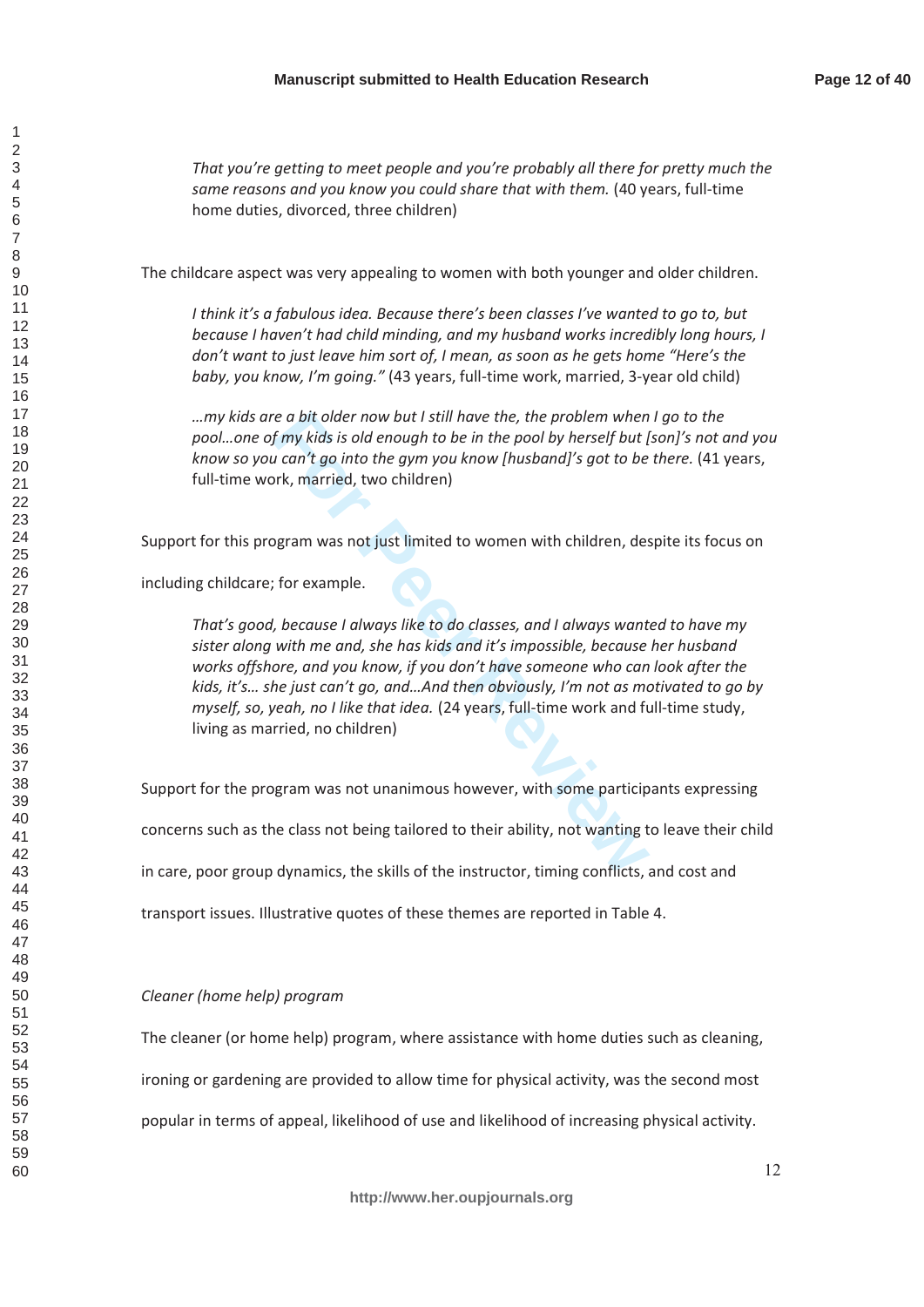$\overline{1}$  $\mathfrak{p}$  $\overline{4}$  $\overline{7}$ 

Many of the participants attributed their like of this program to the notion that someone else was 'relieving' them of their home duties and acting as a prompt to leave the house and participate in some physical activity, and because of the commitment that it would entail.

The cleaner one I think is the best....Just because it just seems to hit two birds with *Zone stone. It actually benefits me in the relieving me of something and at the same time it releases me to do something else and it locks me in to a commitment. like if I know the cleaner's coming then, then that's my time to do this...it's like a double time saver.* It gives a commitment you know, because it's a set time probably, you *know it would be a set time each week, then there's something that is done for me that I don't have to do at home, plus it commits me to going out and doing something. I just, I think that's brilliant.* (45 years, full-time work, not married, no children)

have to do at home, plus it commits me to going out at<br> **For Peer Review All-time** work, that<br> **For Peer Review All-time** work, the<br> **Formal Example 1** and clean my house. I think it<br> **For Peer Peer All-time** of the someon *<i>l* love that idea someone to come in and clean my house. *I* think it would work for me *because it would be someone at my door to say OK I am coming to clean so you need* to go. So you have got that outside motivation to say OK off you go, instead of me *thinking "will I or won't I go today?"* (40 years, full-time home duties, divorced, three children)

However, some women felt that it would not help them be more active because they were

already able to manage, had a small house, had scheduling issues, felt guilty, were

concerned about trust, or saw housework as a source of physical activity (Table 4 for

illustrative quotes).

#### *Neighbourhood-based program*

The third most popular program was the neighbourhood program, where women from the local community are organised to meet and participate in activities that use the local environment, with the option of including children or having a child-minding roster. As with the community centre-based program, the social element and commitment to others were key aspects that many women were attracted to.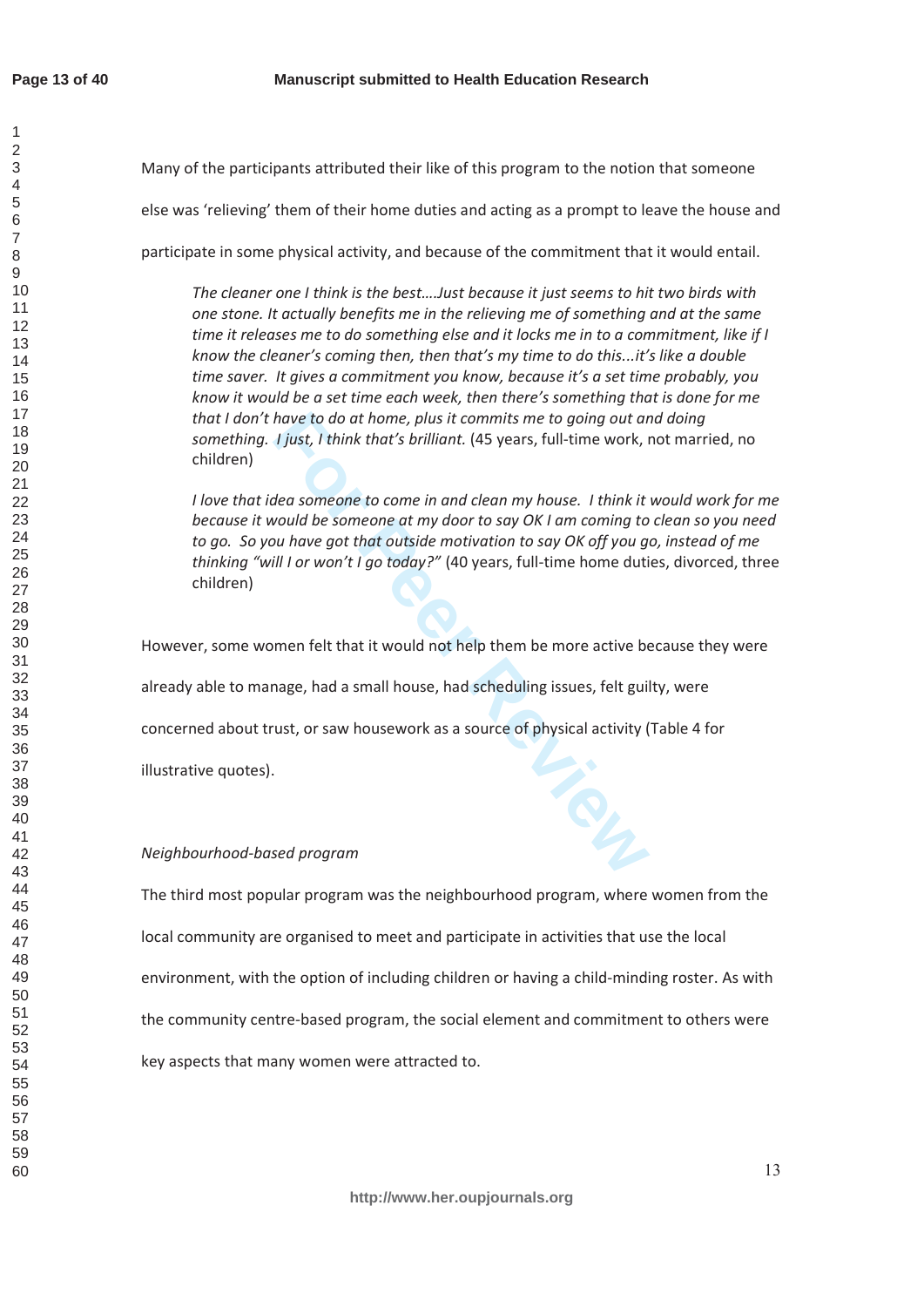And then even when you start making friends with people and then they wonder why *Jou're not coming so you think "Oh, I'd better go." So, making you get up and go.* (40 years, full-time home duties, divorced, three children)

*It's probably a good way to meet people in your community. I don't think these days' people know a lot of people in their own community.* (26 years, full-time work, living as married, no children)

Preferences for a flexible or more structured format were mixed, but appeared to be related

to whether they had children or not. For instance, one woman with a 15-month old child

said "...you've got more freedom again because you can meet where you feel like it, because

*there are a lot of parks around here too'* (22 years, part-time work, not married, 15-month

old child). In contrast, a woman with no children mentioned '*I really like the permanence of* 

*it. The structure, like women would meet at a set time at a set place'* (21 years, full-time

study, not married, no children).

Women's preferences around whether or not to include children in the program were

divided.

**For all and the EXEC 12 Search CONDOG CONDUCT**<br>For Ke around here too' (22 years, part-time work, not mist, a woman with no children mentioned 'I really like the<br>Ke women would meet at a set time at a set place' (21 years *dat you can bring your children with you. I know that the mums group that I go to,* we'll go for a walk and we'll take the prams and the kids with us. So, yeah, you don't *have to think about childcare you just get up and you go...* (40 years, full-time home duties, divorced, three children)

*Without the kids, just you feel relaxed and no more... noise around and you can do* your physical activity without anything more (32-years, full-time keeping house/raising children, married, 4 children)

Some women commented that the lack of cost was an important part of their attraction to

the program. Women who perceived the program less favourably voiced concerns such as

preferences for non-group activities, already being too busy, potential problems with

timing, group dynamics, and the weather (see Table 4 for illustrative quotes).

 $\overline{1}$  $\mathfrak{p}$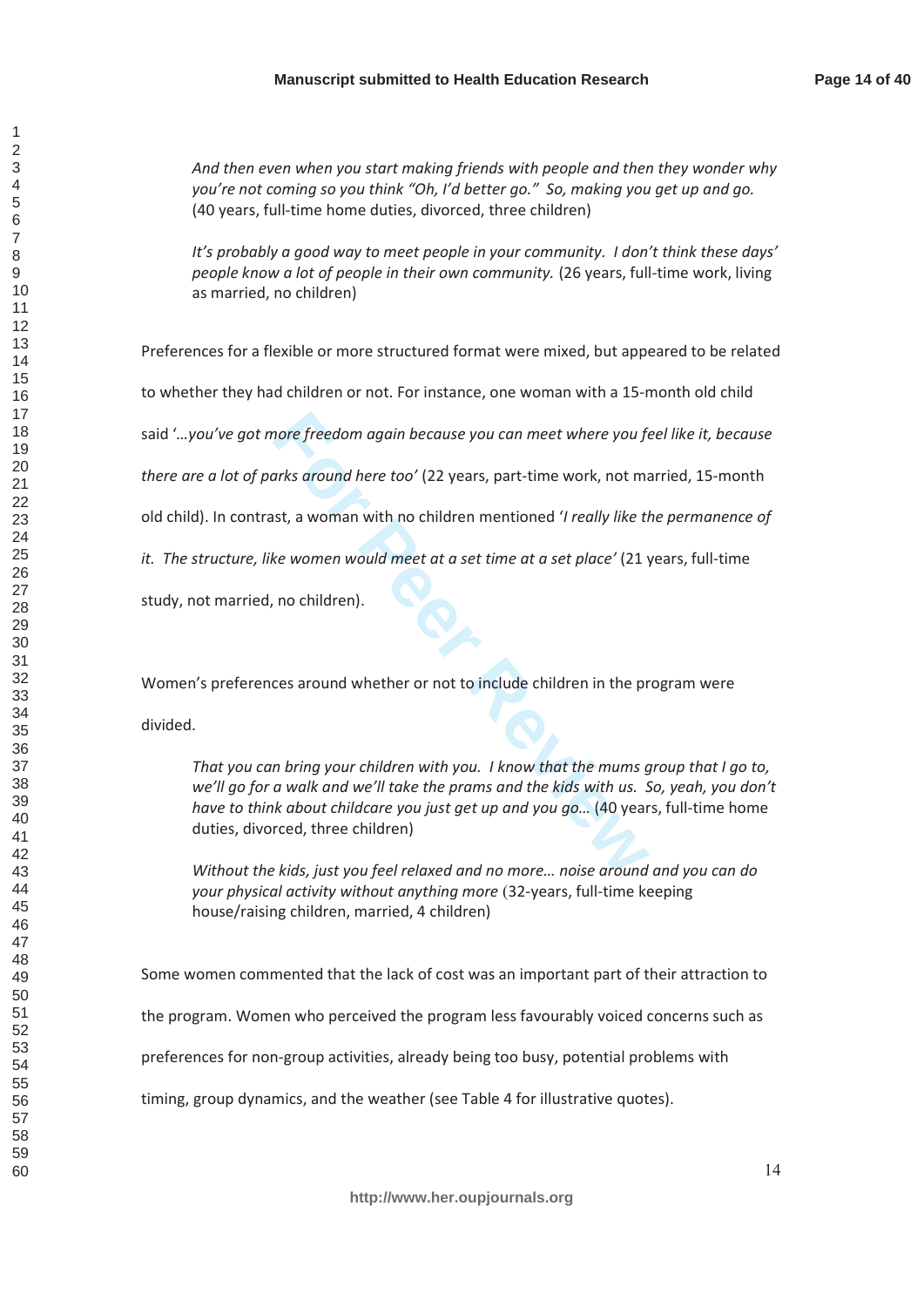$\overline{1}$  $\mathfrak{p}$ 

## Least preferred programs

Mobile telephone-delivered text messages were most commonly considered the least useful intervention, for some because they did not own a mobile telephone, which may be particularly important amongst this population group, while others felt the messages were easy to ignore:

*...* obviously the mobile phone, text messages, I don't have a mobile phone. But even if */ did have one, I know I'd just delete them.* (43 years, full-time work, married, 3-year old child)

*Because that would be so easy just to ignore. I didn't have to really answer... or feel like I had to answer to anybody and I could just read them and delete them and Yeah, OK, fine'.* (45 years, part-time work, divorced, no children)

the mobile phone, text messages, I don't have a mobile<br>the, I know I'd just delete them. (43 years, full-time world<br>t would be so easy just to ignore. I didn't have to reall,<br>answer to anybody and I could just read them an The subsidised gym memberships and the online diary were also commonly considered as least preferred strategies. Some women expressed that they did not like or would not use the online diary because of a lack of time ('So depending on how busy you were...!'d say this *would be the first thing I would skip'*), lack of internet/computer access, and the potential for privacy breaches ('*I think it has to be private'*). Reasons for not liking the subsidised gym membership included previous negative experiences with gyms or gym staff, the financial and time commitment associated with purchasing a gym membership (e.g. 12 month contracts), and the lack of gyms in the local area.

## *Cross-program themes*

A number of broad themes emerged from the interviews that were not specific to a single strategy, but which provide insights into the perceptions and preferences of participants relating to physical activity promotion programs generally. These themes included the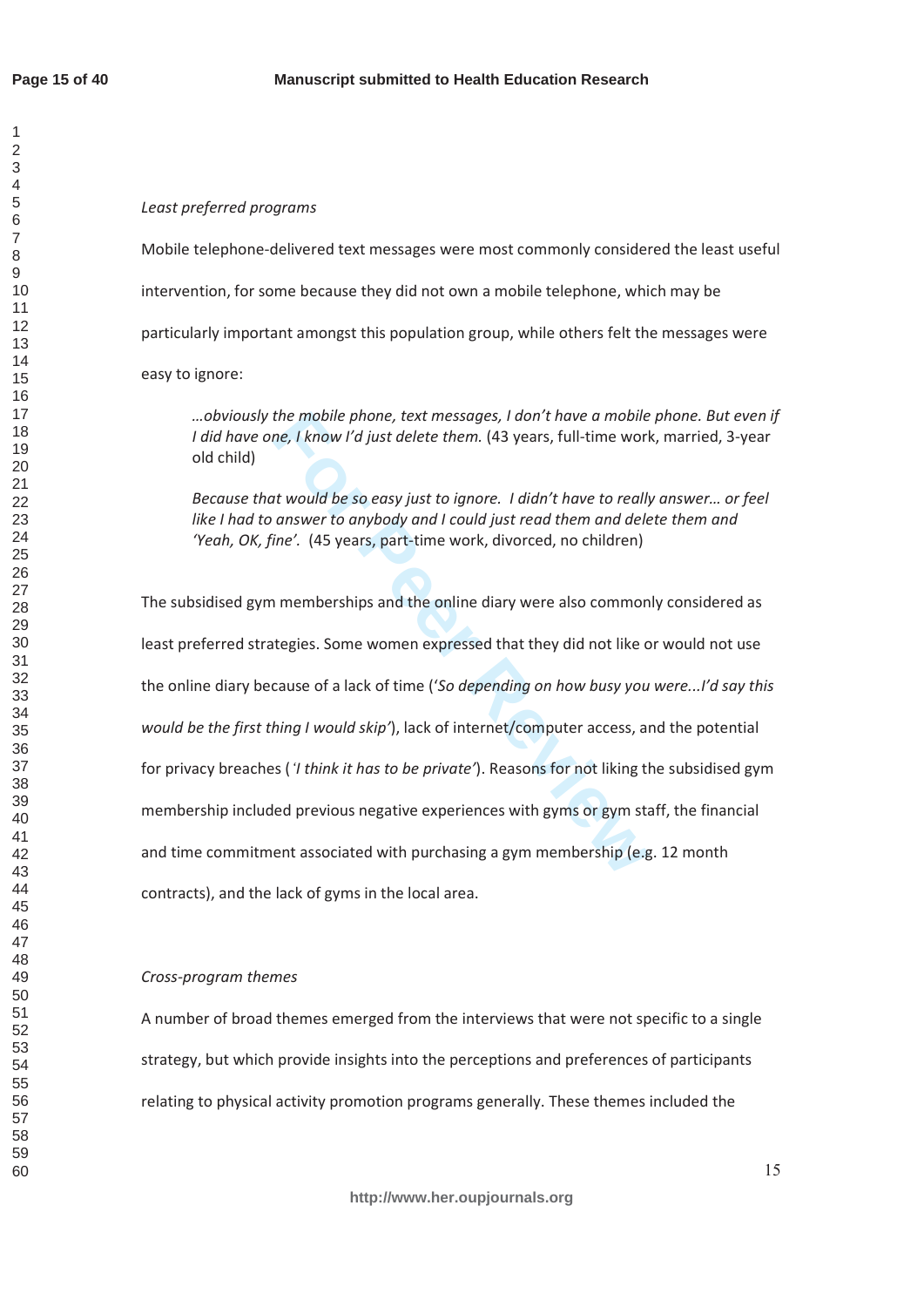notion of accountability, structured versus flexible programs, the integration of multiple

strategies, concerns about trust and privacy, and weight-related issues.

#### Accountability

A number of participants discussed the need to be accountable to someone or something for their physical activity. Without this accountability, these women felt that being left to their own devices would not provide adequate motivation to participate in any physical activity.

would not provide adequate motivation to participate in<br>
that little bit that you are obliged to go because you he<br>
friends and you are part of a group - so you think 'I nee<br>
me else is sort of keeping an eye on whether yo And maybe that little bit that you are obliged to go because you have joined and you *have made friends and you are part of a aroup - so you think 'I need to go'....everyone else is sort of keeping an eye on whether you are going to come or* not, and why didn't you come last week, is there something wrong....so yeah just that *if I don't go then I will have to explain why and it might have been just because I Couldn't be bothered. You know you can't have an excuse. I don't have an excuse but I just don't want to go and then I will go.* (40 years, full-time home duties, divorced, three children)

*...unless I had to give somebody the form, like my goals and how much exercise I'd done during that time, if I didn't have to answer to anybody I'd be more like 'I'll do it next week.'...I'd feel like it's more of a responsibility.* (45 years, part-time work, divorced, no children)

#### *Flexible versus structured programs*

There were contrasting views about whether programs should be flexible in nature, or whether regular, set times and days were preferred. Preferences appeared to be related to whether the women had other commitments such as child and family responsibilities or irregular work hours. Women without children commonly commented that they preferred a regular timeframe for activities:

*It gives a commitment you know, because it's a set time probably, you know it would be a set time each week* (45 years, full-time work, not married, no children)

 $\overline{1}$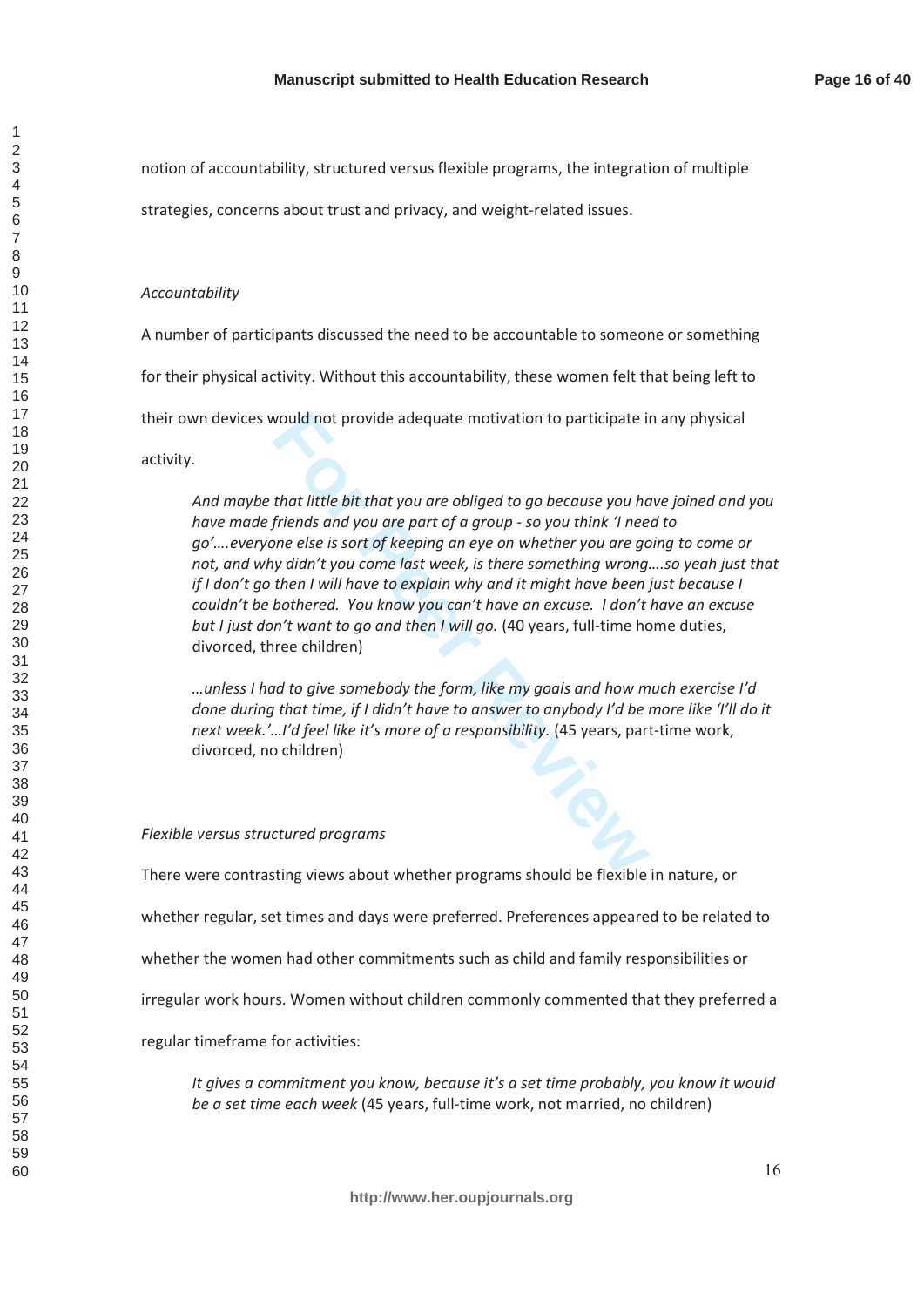$\overline{1}$ 

*dit would be good if it was sort of a more permanent fixture like a set day on a set time at a set place...* (21 years, full-time study, not married, no children)

However, women with young children and/or irregular working hours felt that a more

flexible program would best suit their needs:

*As long as there's flexibility. Like in the sense that, 'oh, I might be a bit late', or 'l can't make it, but I'm coming back next week'.* (36 years, part-time work, married, 2year old child)

*For the soft of being compulsory thing, because sometimes yeare you can come when you feel like it or maybe one wething... (22 years, part-time work, not married, 15-motrologies thing... (22 years, part-time work, not mar /* don't see it sort of being compulsory thing, because sometimes you want that bit of *freedom where you can come when you feel like it or maybe one week you're feeling sick or something...* (22 years, part-time work, not married, 15-month old child)

*Multi-component strategies* 

Some women mentioned that they would most benefit from a combination of strategies, for

example, the information from the information kit delivered through the website, or a

combination of all the different programs:

*dif I wanted to run a program I'd be using all of them.* (26 years, full-time work, living as married, no children)

*All of them, just because if you had them all working together it's just constant* reminder that you need to do exercise and you know reaching goals you can have *things.* (22 years, full-time work and full-time study, living as married, no children)

# *Trust and privacy*

Some women raised concerns that could be characterised as trust-related. For instance,

some thought the mobile-telephone delivered text messages would be an invasion of their

privacy, depending on where the messages were coming from, for example:

*But to me if a government or something does this, it wouldn't, me personally,* wouldn't motivate me. It would be sort of like Big Brother telling me go and exercise...Kind of pointing the finger at you? (40 years, part-time work, not married, no children)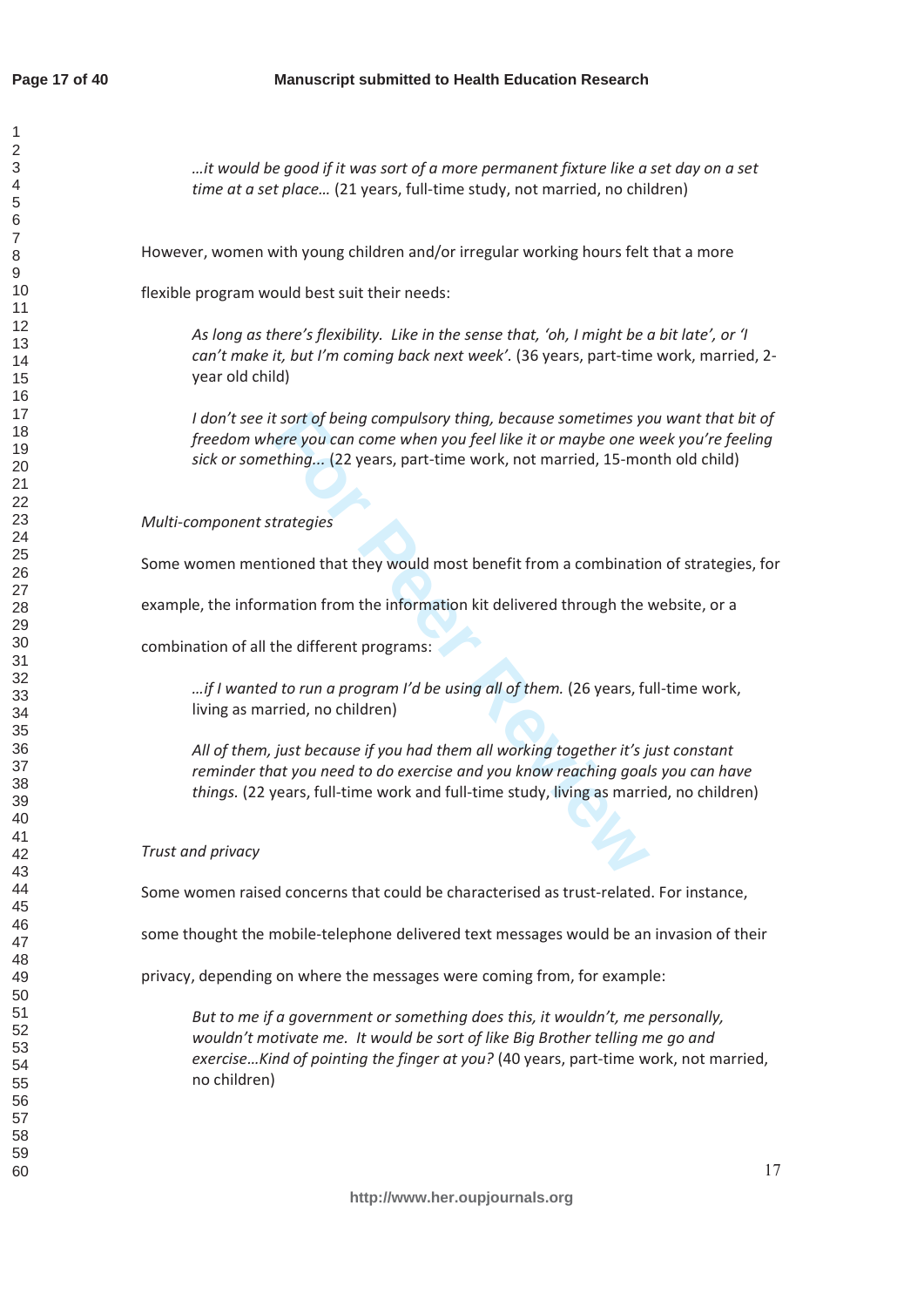*This might sound more like telemarketing...* (40 years, full-time work, married, no children)

Some women had concerns about someone coming into their home as part of the cleaner

program, for instance:

*I* don't think so because *I* can clean anytime *I* want *I* quess and *I* mean *I live with my parents so they're a bit touchy about people coming in to the house as it is so...* (22 years, part-time work, not married, 15-month old child)

*I* might not trust *a* cleaner to be in my home on their own. (40 years, full-time work, married, no children)

In the financial incentive program, where money is used as a reward for reaching set goals, a

number of women were concerned about whether other participants would be honest in

reporting their activities, or whether the financial incentive might result in dishonesty.

*But you would have to sort of somehow prove that you have got... write it down or get someone to witness it... I don't know.* (40 years, part-time work, not married, no children)

trust a cleaner to be in my home on their own. (40 year<br>children)<br>entive program, where money is used as a reward for re<br>were concerned about whether other participants wou<br>wities, or whether the financial incentive might *a* not doing it for a real reason and just, sort of, slacking off and saying they've done *it, and you know, they haven't done it.....You'd need to... yeah, you'd definitely need to make sure that you... somehow you'd have to definitely make sure before they got* the money....it also makes me wonder how that would be monitored and how yeah, *VOU know, just the honesty factor. I'm not saving oh I'd lie, but I can imagine people going 'yeah, I did that'...And if you're down in Melbourne going 'how do I know you've done that?'* (31 years, unemployed, living as married, four children)

#### Weight

Despite the focus of the hypothetical strategies being on increasing physical activity

participation, many women discussed issues related to weight and weight management. For

instance, in the program where a financial incentive was offered as a reward for achieving

physical activity goals, more than half of the interviewees suggested that rewards should be

based around weight loss. For instance:

 $\overline{1}$  $\mathfrak{p}$  $\overline{4}$  $\overline{7}$  $\mathbf{Q}$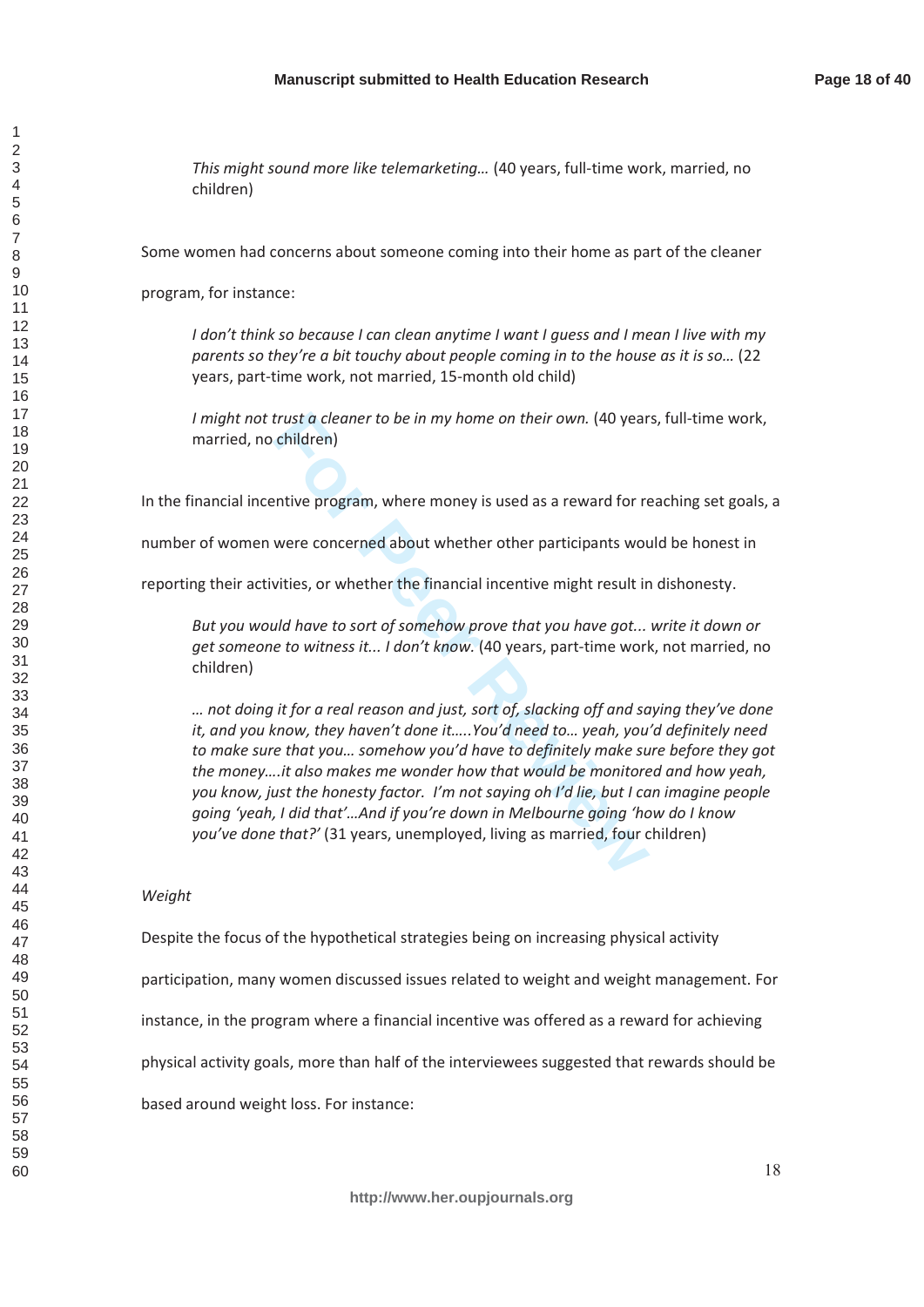$\overline{1}$  $\mathfrak{p}$  $\overline{4}$  $\overline{7}$ 

# **Manuscript submitted to Health Education Research**

*<i>Every couple of kilos or one kilo would be five dollars you get in your pocket a week or something. It doesn't have to be a great deal but you know something like that. If* you lose five kilos you get twenty bucks. (40 years, part-time work, not married, no children)

*If you got paid for losing weight, I think that's wonderful.* (44 years, keeping house/raising children full-time, separated, three children)

This type of response was not restricted to the financial rewards program, with a number of

women suggesting incorporating weight loss strategies into other programs, such as the

information kit, neighbourhood program, and online diary:

*[the information kit could include] A little bit more about exercise physiology and* what your body can do and how to lose weight and the right sort of exercise for you. (40 years, part-time work, not married, no children)

 $\ldots$ you know, your neighbourhood program, like once a week, before they went on their walk or whatever, they all weighed and wrote it in their book or whatever. (405, 24 years, full-time work and full-time study, living as married, no children)

*I* like the forum idea [on the online diary], being able to sort of see how other women are going. Maybe you could talk about whether anyone's, you know, if you're trying *to lose weight, whether you've lost any weight or whatever.* (43 years, full-time work, married, 3-year old child)

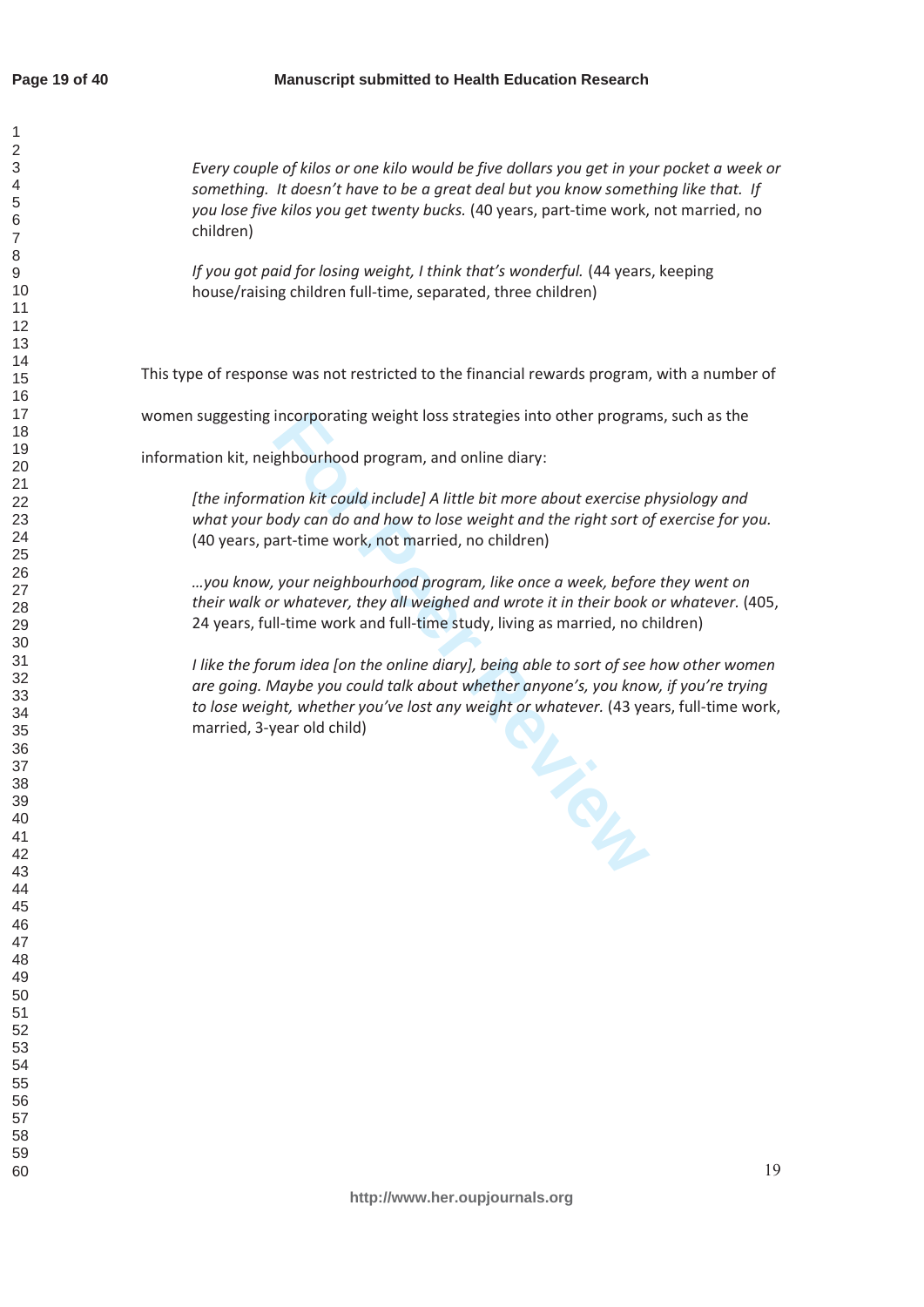#### **Discussion**

This study investigated the specific preferences for, feasibility of and barriers to uptake of a range of physical activity promotion approaches amongst women recruited from socioeconomically disadvantaged neighbourhoods, a group at increased risk of physically inactive lifestyles [2]. The lack of evidence of effective approaches for promoting physical activity in this target group underscores the need for a better understanding of the particular intervention approaches that address the most pertinent barriers and are of greatest appeal to women living in socioeconomically disadvantaged areas. This work has identified a number of strategies and strategy components that may hold promise for physical activity promotion interventions in this population group.

ion approaches that address the most pertinent barrie<br>
women living in socioeconomically disadvantaged area<br>
r of strategies and strategy components that may hold<br>
pmotion interventions in this population group.<br>
etical st Out of nine hypothetical strategies to promote physical activity, a community centre-based program with childcare, cleaner in exchange for physical activity, and a neighbourhoodbased program were most commonly perceived as the most appealing, the most likely to be used, and the most likely to result in an increase in physical activity. Despite their different settings and formats, the community centre- and neighbourhood-based programs have common elements including the social dimensions of social support and shared experiences, accountability, and having the option of childcare for those requiring it. Two constructs underscoring these programs, social support and childcare, have consistently been identified as important correlates of physical activity among women [39, 54, 55]. The findings from the current study highlight the importance of addressing these factors in the design of physical activity promotion strategies targeting socioeconomically disadvantaged women.

 $\overline{1}$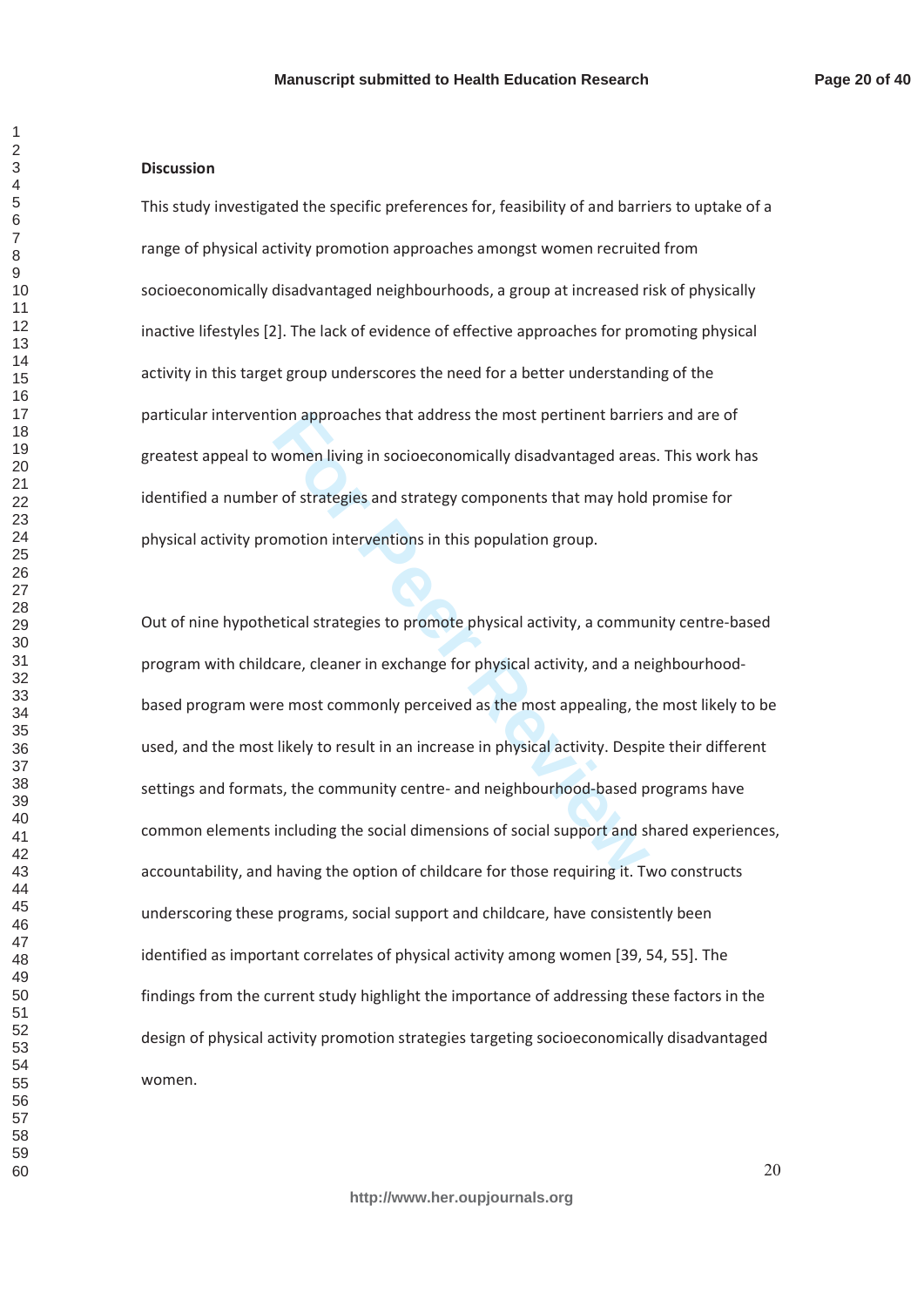$\mathbf{1}$  $\overline{2}$ 

participation in the program and in physical activity. In stand to a sense of duty or guilt – the notion that some<br>participate and they did not want to disappoint anyone<br>effective if they incorporate a sense of accountabil Another important element of these two strategies, and a theme that emerged across the spectrum of strategies, was the notion of accountability. Accountability has previously been identified as a potentially important aspect of physical activity promotion programs among women [56]. While accountability may involve self-monitoring of physical activity, another element found to be important for behaviour change [57], participants in the current study indicated that monitoring and being accountable to someone else would increase the likelihood of their participation in the program and in physical activity. In some cases, this appeared to be related to a sense of duty or guilt – the notion that someone else was relying on them to participate and they did not want to disappoint anyone. Programs may therefore be more effective if they incorporate a sense of accountability to others, possibly through the establishment of social networks, behavioural contracts or other reporting or monitoring mechanisms.

The novel idea of a cleaner (or other form of home help) in exchange for physical activity, which has not been empirically tested as a strategy to increase physical activity, may be a promising avenue for intervention research in this population group. Lack of time, often due to domestic responsibilities, has been consistently documented as an important barrier to participation in physical activity among women [51]. This may be particularly pertinent for women, many of whom juggle work, parenting and other roles. Alleviating some of the time pressures associated with these roles may relieve some of the guilt associated with taking 'time out' to be active.

The finding that there was low appeal of mobile-telephone delivered text messages and an online interactive diary for this target group is of interest as the use of mobile and online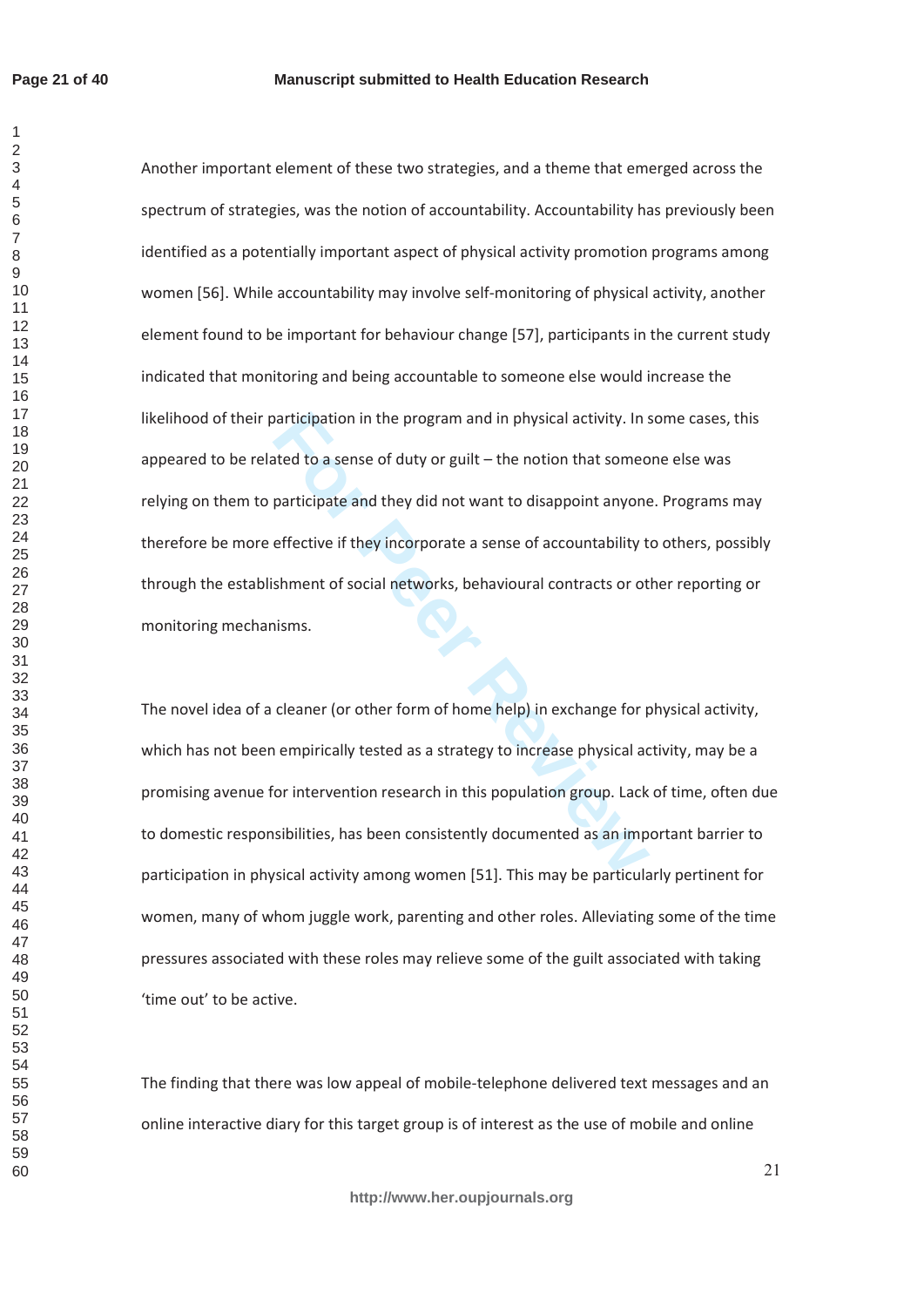technologies to deliver physical activity promotion messages is a growing field of enquiry with promising results, at least in the short-term [45, 46]. The present findings cast some doubt on the value of such approaches for women experiencing socioeconomic disadvantage, who either do not use mobile telephones or computers, do not have internet access, or would reportedly find such delivery channels unappealing and ineffective. Alternately, it could be that programs that use this type of strategy ensure that negotiated boundaries are well-established prior to commencement in terms of the frequency, type and source of messages.

I-established prior to commencement in terms of the f<br>ages.<br>**For Peer Review Set Alter Terms**<br>**For Peer Reviews Alter Terms**<br>**For Peer Commonly discussed by women in this study as the practive. This may reflect the increas** Despite the diverse health benefits of regular participation in physical activity [33], weight and weight loss were commonly discussed by women in this study as the primary reasons for being physically active. This may reflect the increased risk of obesity associated with socioeconomic disadvantage, and hence weight-related benefits of activity may be particularly pertinent motivators for this target group. Although those developing physical activity programs could utilise the concept of weight management as a marketing tool (i.e. an additional incentive to participate), this should be done in the context of emphasising additional health, social, environmental and economic benefits of physical activity, so as to avoid the implication that those of a healthy weight do not need to participate in physical activity.

Strengths of this study include that it addresses the lack of formative research specifically targeting the unique needs and barriers of a high risk target group; the range of potential physical activity promotion initiatives examined, covering a spectrum of programs, theoretically-derived domains, and physical activity determinants; the use of qualitative

 $\mathbf{1}$  $\overline{2}$  $\overline{4}$  $\overline{7}$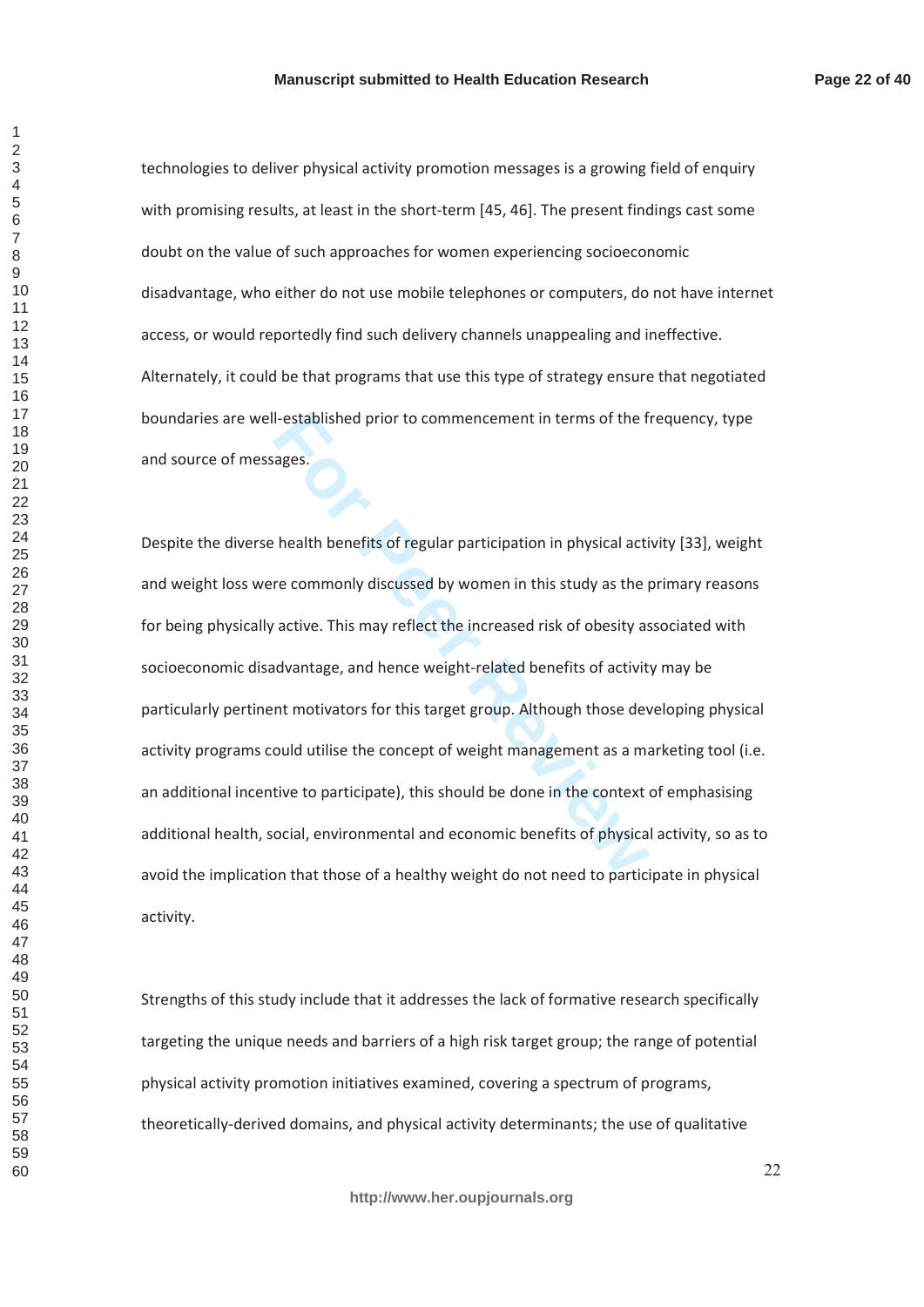$\mathbf{1}$  $\overline{2}$  $\overline{\mathcal{L}}$  $\overline{7}$ 

## **Manuscript submitted to Health Education Research**

research methods to gain an in-depth understanding of the context of and reasons for the likely appeal or disinterest in various strategies; and the inclusion of a range of women with various sociodemographic characteristics from both rural and urban socioeconomically disadvantaged neighbourhoods.

according to individual-level indicators (e.g. as per Tab-<br>niversity qualification <u>[Table 2]</u>). This <u>finding highlight:</u><br>of extremely disadvantaged women who are at most r<br>cribed previously [29]. However, area-level disa Despite recruitment from disadvantaged neighbourhoods, a number of participants were not disadvantaged according to individual-level indicators (e.g. as per Table 2, seven participants had a university qualification [Table 2]). This finding highlights the difficulties in capturing a sample of extremely disadvantaged women who are at most risk of inactivity, which we have described previously [29]. However, area-level disadvantage confers risk of physical inactivity, independently of individual-level socioeconomic position [2, 58-60], and there was diversity in the sociodemographic characteristics of participants. Although the intention of qualitative research is to generate quality, information-rich data to enhance understandings of issues [38] rather than produce generalisable results, the conclusions should be considered with caution. In addition, other data collection methods such as focus group discussions, nominal group techniques or surveys, may have provided different insights to those gathered through semi-structured interviews.

A further weakness is that reported preferences and likely use may not necessarily equate to actual program uptake and physical activity participation, [39-41]. The three strategies selected by participants as most preferred were the three strategies devised by the research team, and these have not been tested in empirical research. These three strategies require further testing to establish their effectiveness. Further, the hypothetical strategies were limited to a non-exhaustive selection of nine strategies, and there may be other strategies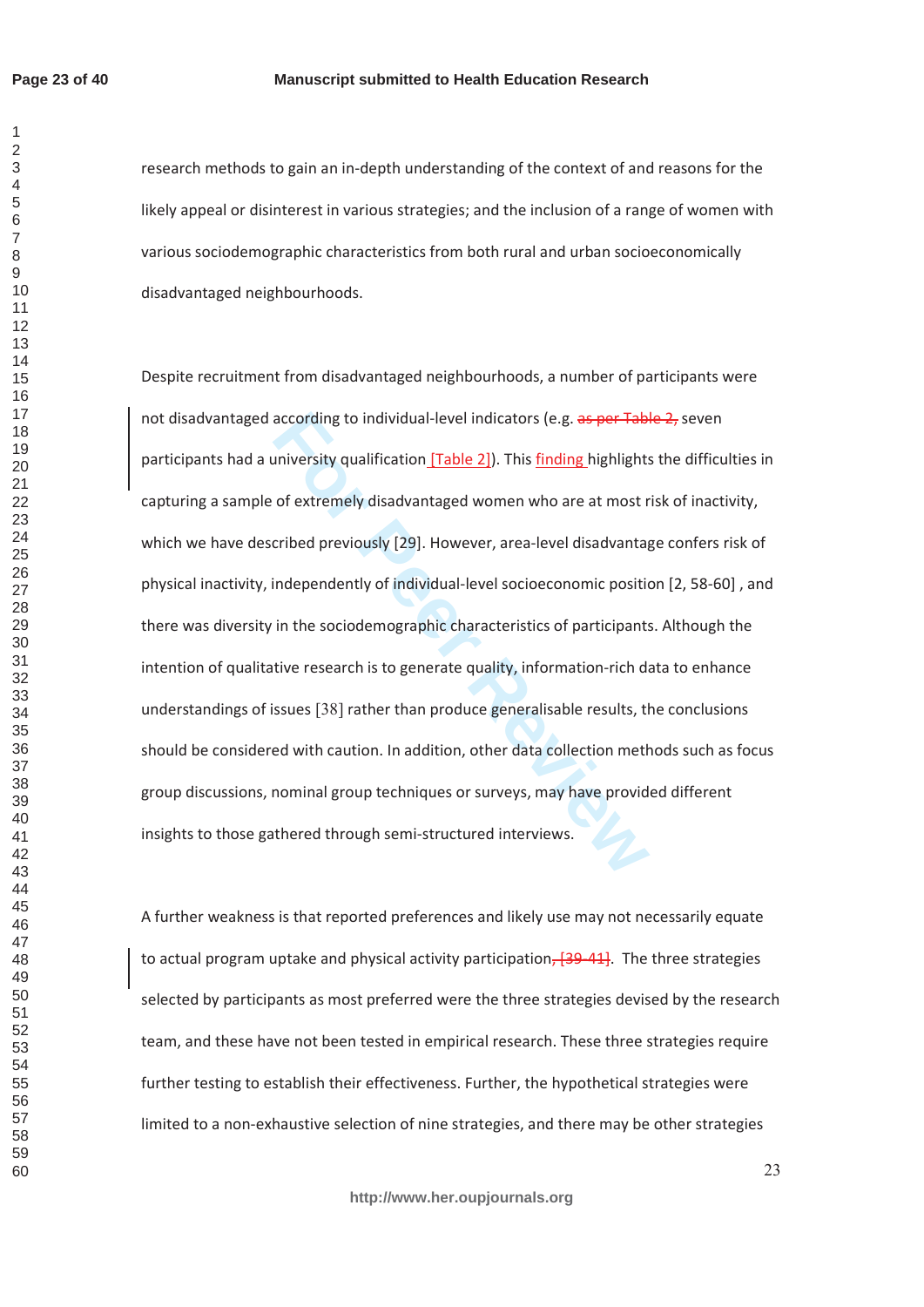**Page 24 of 40**

not proposed that would have greater appeal or uptake. However, strategies were chosen to represent a broad range of program types, settings, and delivery modes, and participants were asked if there were other strategies that they would prefer. Few took this opportunity, and those that did generally suggested minor modifications to the hypothetical programs posed. No information on past experience of physical activity information was collected, other than that offered voluntarily by participants during the course of the interviews.

limitations, findings from this study provide useful insidesign of physical activity intervention programs specifierences of women living in socioeconomically disadvar<br>strategy form, recommended approaches for this popu<br>co Acknowledging the limitations, findings from this study provide useful insights to inform the development and design of physical activity intervention programs specifically tailored to the needs and preferences of women living in socioeconomically disadvantaged areas. Irrespective of the strategy form, recommended approaches for this population group may benefit from giving consideration to developing trust amongst participations and those involved in program delivery. Strategies may require built-in accountability, the option of being involved in a flexible or structured program, and comprise multiple components or delivery channels. Careful consideration should be given in such developmental work to program social support, accountability, childcare, cost and transport and access issues, and in-depth feedback should be sought on acceptability prior to effectiveness testing of physical activity promotion strategies.

 $\mathbf{1}$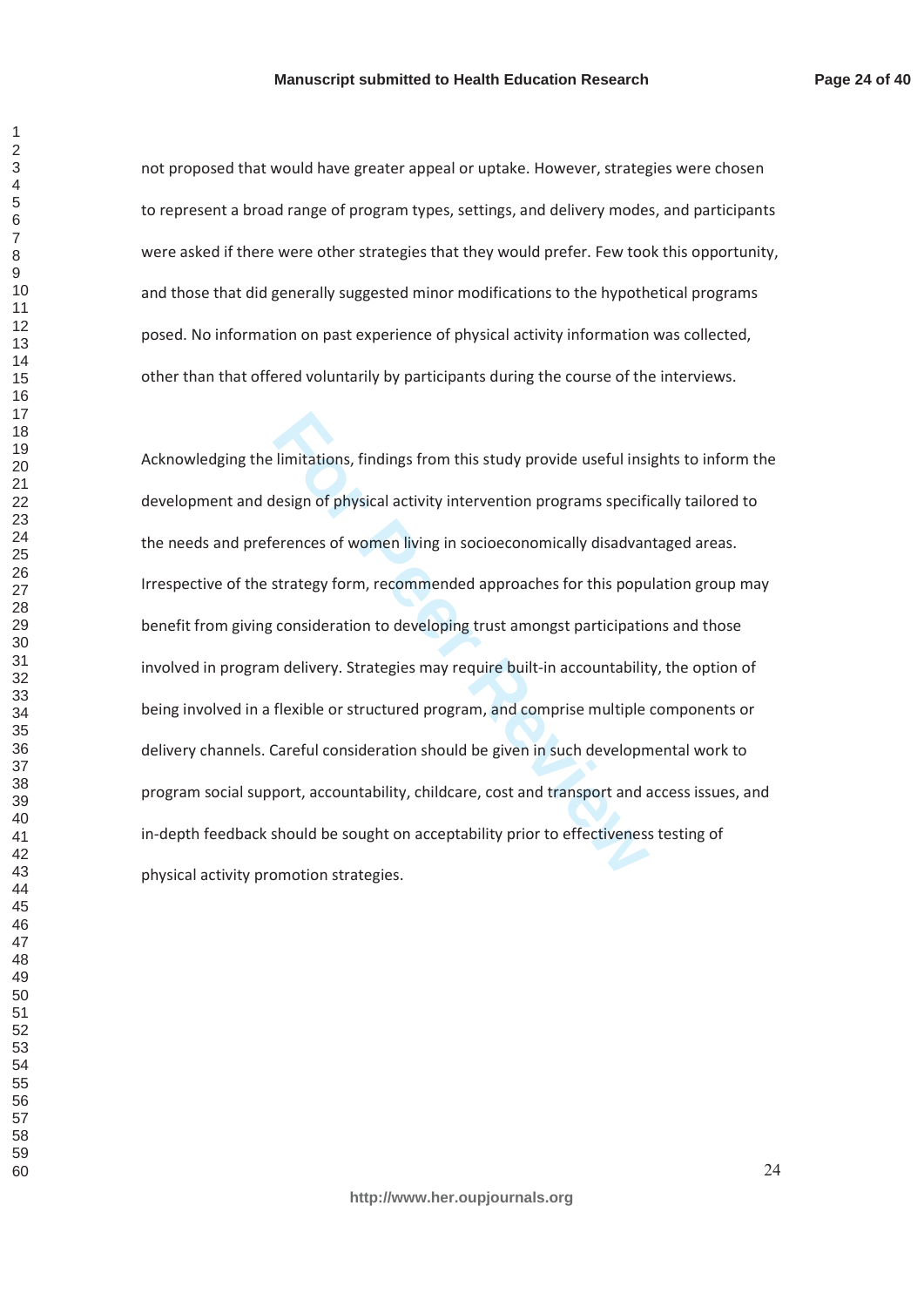$\mathbf{1}$  $\overline{2}$  $\overline{4}$  $\overline{7}$ 

# **Funding**

This study was funded by a National Health and Medical Research Council Strategic Award (ID 374241). VC is supported by a National Health and Medical Research Council of Australia Training (Postdoctoral) Fellowship (ID 533917). KB is supported by a National Health and Medical Research Council of Australia Senior Research Fellowship (ID 479513).

# **Acknowledgements**

The authors would like to thank the Project Manager, Mrs Miranda Stewart, for coordination of recruitment and data collection.

**http://www.her.oupjournals.org**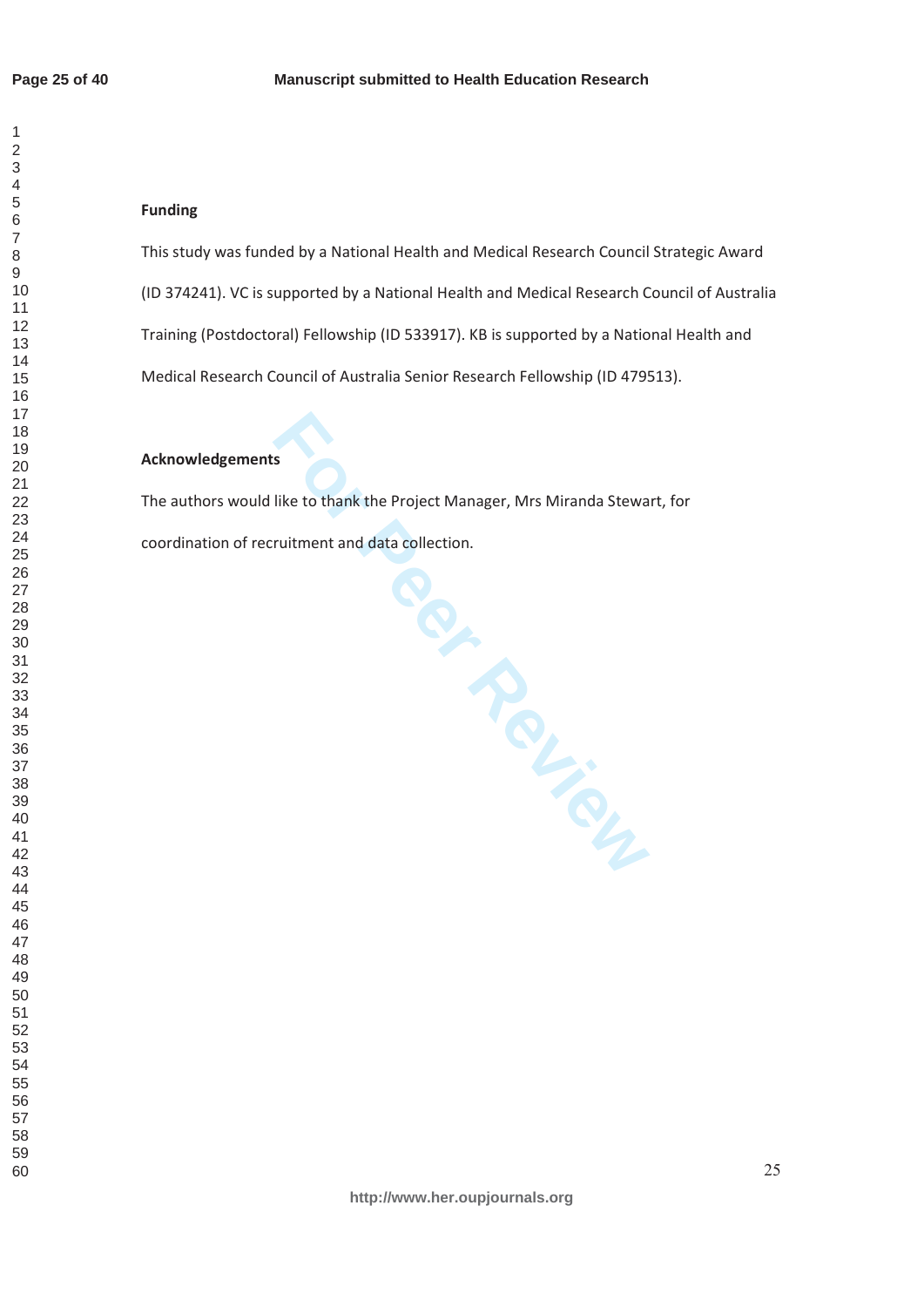## **References**

- 1 Gidlow C, Johnston LH, Crone D et al. A systematic review of the relationship between socioeconomic position and physical activity Health Educ Journal 2006:65:338-367.
- 2 Kavanagh AM, Goller JL, King T et al. Urban area disadvantage and physical activity: a multilevel study in Melbourne, Australia J Epidemiol Community Health 2005;59:934-940. First published on 2005/10/20, 59/11/934 [pii]
- 10.1136/jech.2005.035931.
- 35931.<br>
Tanados AO, Crawford D *et al.* Effectiveness of interventions<br>
Ing socioeconomically disadvantaged women: A systematic r<br> *Eting, International Society of Behavioral Nutrition and Phys*<br>
Australia, 2011.<br>
Immerman 3 Cleland V, Granados AO, Crawford D et al. Effectiveness of interventions to promote physical activity among socioeconomically disadvantaged women: A systematic review. 10th Annual Scientific Meeting, International Society of Behavioral Nutrition and Physical Activity. Melbourne, Australia, 2011.
- 4 Jacobs AD, Ammerman AS, Ennett ST et al. Effects of a tailored follow-up intervention on health behaviors, beliefs, and attitudes J Womens Health (Larchmt) 2004;13:557-568. First published on 2004/07/20, 10.1089/1540999041281016 [doi].
- 5 Wendel-Vos GCW. Dutman AE. Verschuren WMM et al. Lifestyle factors of a five-vear community-intervention program: the Hartslag Limburg intervention American Journal of Preventive Medicine 2009;37:50-56.
- 6 Chang MW. Nitzke S. Brown R. Design and outcomes of a Mothers In Motion behavioral intervention pilot study J Nutr Educ Behav 2010;42:S11-21. First published on 2010/04/30,  $S1499 - 4046(10)00043 - 6$  [pii]

### 10.1016/j.jneb.2010.01.010.

7 Fieldsoe BS. Miller YD. Marshall AL. MobileMums: a randomized controlled trial of an SMSbased physical activity intervention Ann Behav Med 2010;39:101-111. First published on 2010/02/23, 10.1007/s12160-010-9170-z.

 $\mathbf{1}$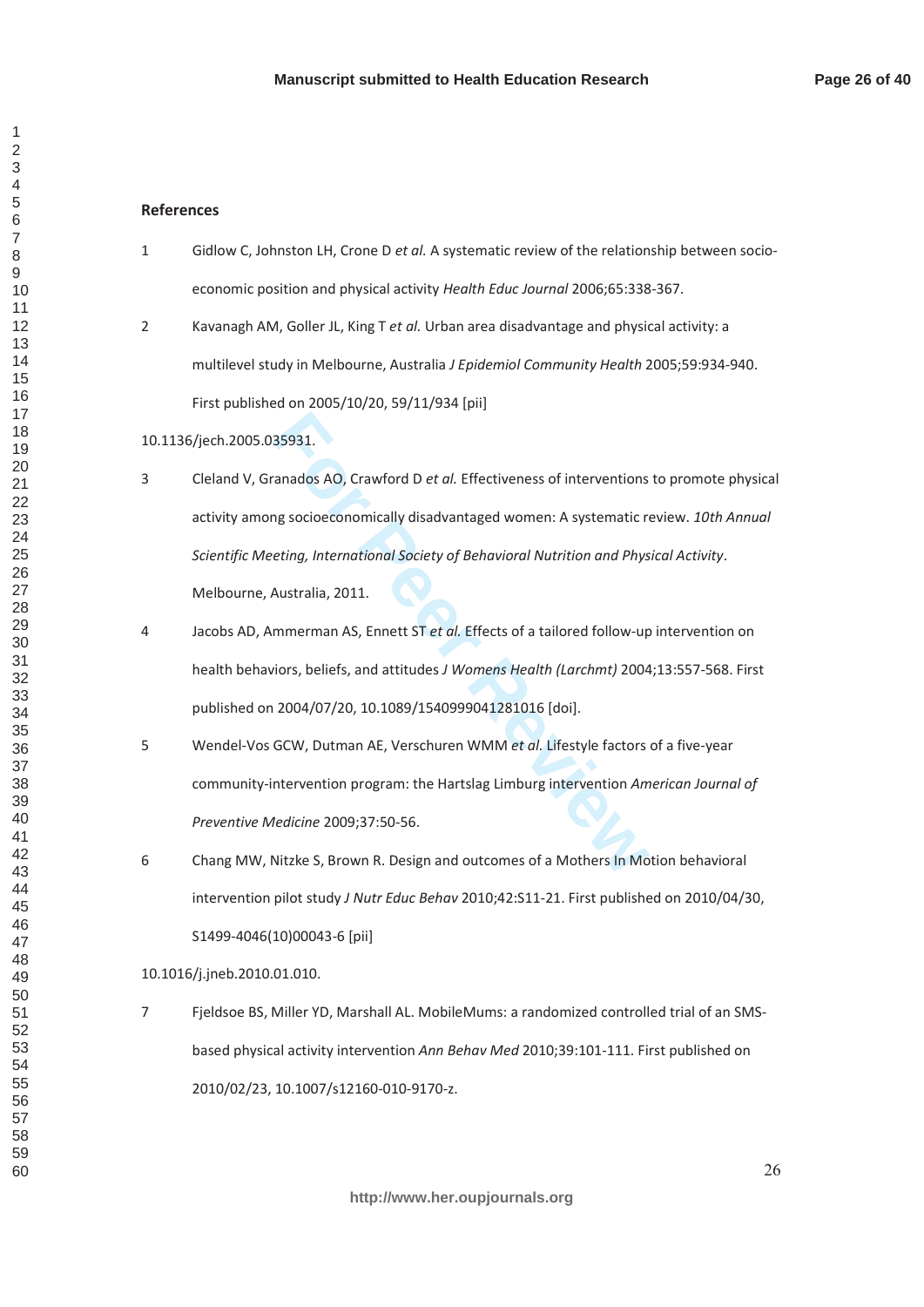$\mathbf{1}$  $\overline{2}$  $\overline{\mathcal{L}}$  $\overline{7}$ 

- 8 Olvera N, Bush JA, Sharma SV et al. BOUNCE: a community-based mother-daughter healthy lifestyle intervention for low-income Latino families Obesity (Silver Spring) 2010;18 Suppl 1:S102-104. First published on 2010/01/29, oby2009439 [pii] 10.1038/obv.2009.439.
- 9 Lupton BS, Fonnebo V, Sogaard AJ et al. The Finnmark Intervention Study. Better health for the fishery population in an Arctic village in North Norway Scand J Prim Health Care 2002;20:213-218. First published on 2003/02/05.
- 10 Lucumi DI, Sarmiento OL, Forero R et al. Community intervention to promote consumption of fruits and vegetables, smoke-free homes, and physical activity among home caregivers in Bogota, Colombia Prev Chronic Dis 2006;3:A120. First published on 2006/09/19, A120 [pii].
- armiento OL, Forero R *et al.* Community intervention to pro<br>
vegetables, smoke-free homes, and physical activity among<br>
mbia *Prev Chronic Dis* 2006;3:A120. First published on 2006<br>
onnebo V, Sogaard AJ. The Finnmark Inte 11 Lupton BS, Fonnebo V, Sogaard AJ. The Finnmark Intervention Study: is it possible to change CVD risk factors by community-based intervention in an Arctic village in crisis? Scand J Public Health 2003;31:178-186. First published on 2003/07/10, 10.1080/14034940210134077
- NN4G48ACM1C0GTGK [pii].
- 12 Opdenacker J, Boen F, Vanden Auweele Y et al. Effectiveness of a lifestyle physical activity intervention in a women's organization J Womens Health (Larchmt) 2008;17:413-421. First published on 2008/03/15, 10.1089/jwh.2007.0464 [doi].
- 13 Baranowski T, Simons-Morton B, Hooks P et al. A center-based program for exercise change among black-American families Health Educ Q 1990;17:179-196. First published on 1990/01/01.
- 14 Fahrenwald NL, Atwood JR, Walker SN et al. A randomized pilot test of 'Moms on the Move': A physical activity intervention for WIC mothers Annals of Behavioral Medicine 2004;27:82-90.
- 15 Speck BJ, Hines-Martin V, Stetson BA et al. An environmental intervention aimed at increasing physical activity levels in low-income women J Cardiovasc Nurs 2007;22:263-271. First published on 2007/06/26, 10.1097/01.JCN.0000278957.98124.8a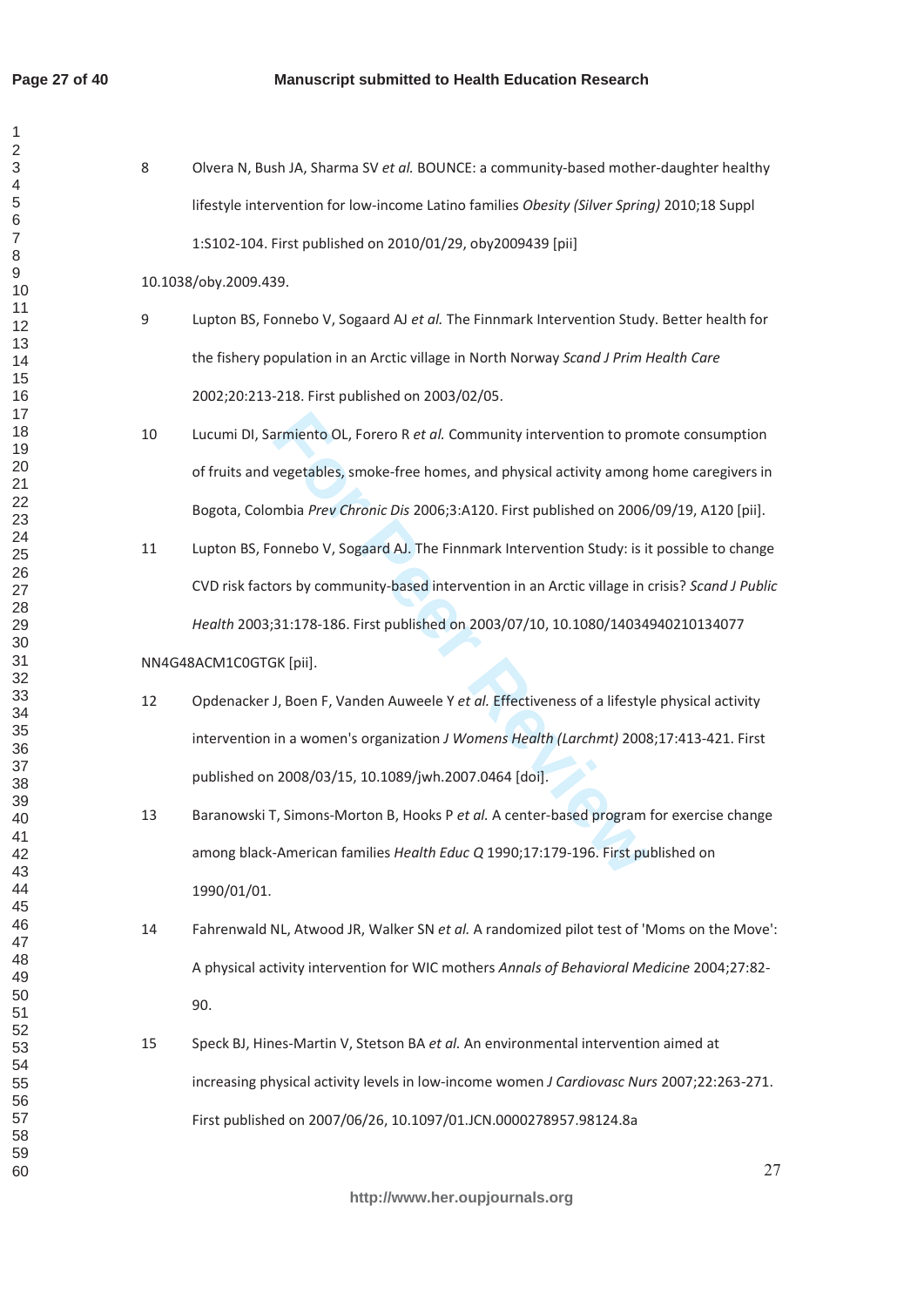$\mathbf{1}$ 

00005082-200707000-00004 [pii].

16 Shirazi KK, Wallace LM, Niknami S et al. A home-based, transtheoretical change model designed strength training intervention to increase exercise to prevent osteoporosis in Iranian women aged 40-65 years: a randomized controlled trial Health Educ Res 2007;22:305-317. First published on 2006/08/25, cyl067 [pii]

10.1093/her/cyl067 [doi].

supported, lifestyle intervention to improve physical activity<br>anced WISEWOMAN project *Prev Med* 2008;46:499-510. Fir<br>50091-7435(08)00097-2 [pii]<br>08.02.011.<br>C, Samuel-Hodge CD, Ammerman AS *et al.* A randomized tria<br>elf-c 17 Keyserling TC, Samuel Hodge CD, Jilcott SB et al. Randomized trial of a clinic-based, community-supported, lifestyle intervention to improve physical activity and diet: the North Carolina enhanced WISEWOMAN project Prev Med 2008;46:499-510. First published on 2008/04/09, S0091-7435(08)00097-2 [pii]

10.1016/j.ypmed.2008.02.011.

10.1089/1540999041281133.

- 18 Keyserling TC, Samuel-Hodge CD, Ammerman AS *et al.* A randomized trial of an intervention to improve self-care behaviors of African-American women with type 2 diabetes: impact on physical activity Diabetes Care 2002;25:1576-1583. First published on 2002/08/28.
- 19 Staten LK, Gregory-Mercado KY, Ranger-Moore J et al. Provider counseling, health education, and community health workers: the Arizona WISEWOMAN project J Womens *Health (Larchmt)* 2004;13:547-556. First published on 2004/07/20,

20 Albright CL, Pruitt L, Castro C et al. Modifying physical activity in a multiethnic sample of lowincome women: One-year results from the IMPACT (Increasing Motivation for Physical

ACTivity) project Annals of Behavioral Medicine 2005;30:191-200.

- 21 Brown WJ, Lee C, Oyomopito R. Effectiveness of a bilingual heart health program for Greek-Australian women Health Promotion International 1996;11:117-125.
- 22 Kruger TM, Swanson M, Davis RE et al. Formative research conducted in rural Appalachia to inform a community physical activity intervention Am J Health Promot 2012;26:143-151. First published on 2012/01/03, 10.4278/ajhp.091223-QUAL-399.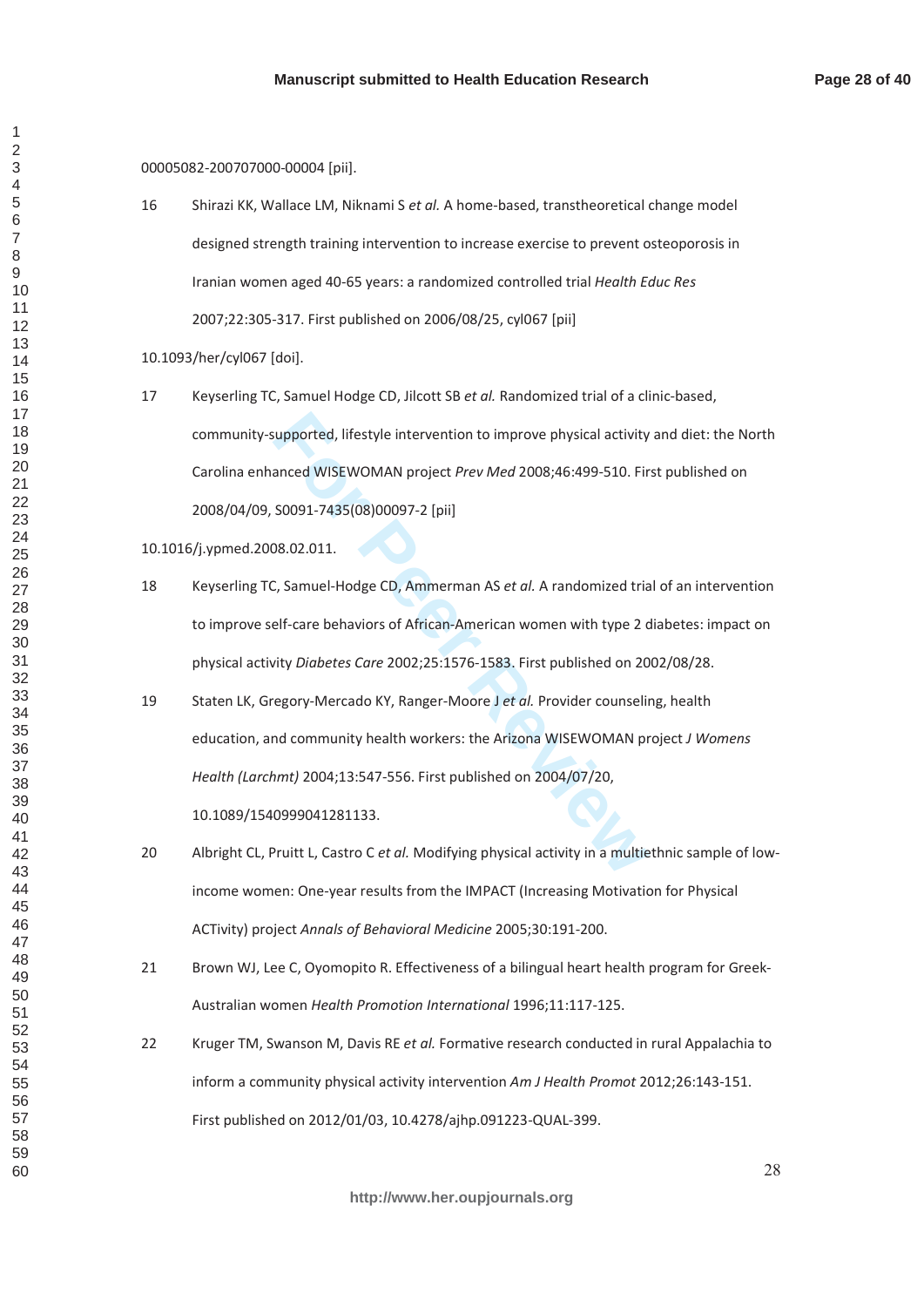$\mathbf{1}$  $\overline{2}$  $\overline{4}$  $\overline{6}$  $\overline{7}$  $\mathsf g$ 

| 23 | Gittelsohn J, Steckler A, Johnson CC et al. Formative research in school and community-        |
|----|------------------------------------------------------------------------------------------------|
|    | based health programs and studies: "state of the art" and the TAAG approach Health Educ        |
|    | Behav 2006;33:25-39. First published on 2006/01/07, 33/1/25 [pii]                              |
|    | 10.1177/1090198105282412.                                                                      |
| 24 | Maddock JE, Silbanuz A, Reger-Nash B. Formative research to develop a mass media               |
|    | campaign to increase physical activity and nutrition in a multiethnic state J Health Commun    |
|    | 2008;13:208-215. First published on 2008/06/24, 793254868 [pii]                                |
|    | 10.1080/10810730701807225.                                                                     |
| 25 | Thompson D, Cullen KW, Boushey C et al. Design of a website on nutrition and physical          |
|    | activity for adolescents: results from formative research J Med Internet Res 2012;14:e59.      |
|    | First published on 2012/04/28, v14i2e59 [pii]                                                  |
|    | 10.2196/jmir.1889.                                                                             |
| 26 | Mackintosh KA, Knowles ZR, Ridgers ND et al. Using formative research to develop CHANGE!:      |
|    | a curriculum-based physical activity promoting intervention BMC Public Health 2011;11:831.     |
|    | First published on 2011/10/29, 10.1186/1471-2458-11-831                                        |
|    | 1471-2458-11-831 [pii].                                                                        |
| 27 | Ball K, Salmon J, Giles-Corti B et al. How can socio-economic differences in physical activity |
|    | among women be explained? A qualitative study Women Health 2006;43:93-113.                     |
| 28 | Ball K, Timperio A, Salmon J et al. Personal, social and environmental determinants of         |
|    | educational inequalities in walking: a multilevel study J Epidemiol Community Health           |
|    | 2007;61:108-114.                                                                               |
| 29 | Cleland V, Ball K. Recruiting hard-to-reach populations: lessons from a study of women living  |
|    | in socioeconomically disadvantaged areas of Victoria, Australia Health Promot J Austr          |
|    | 2010;21:243-244. First published on 2010/12/02.                                                |
| 30 | MacFarlane AM, Abbott GR, Crawford DA et al. Sociodemographic and behavioural                  |
|    | correlates of weight status among women with children living in socioeconomically              |
|    |                                                                                                |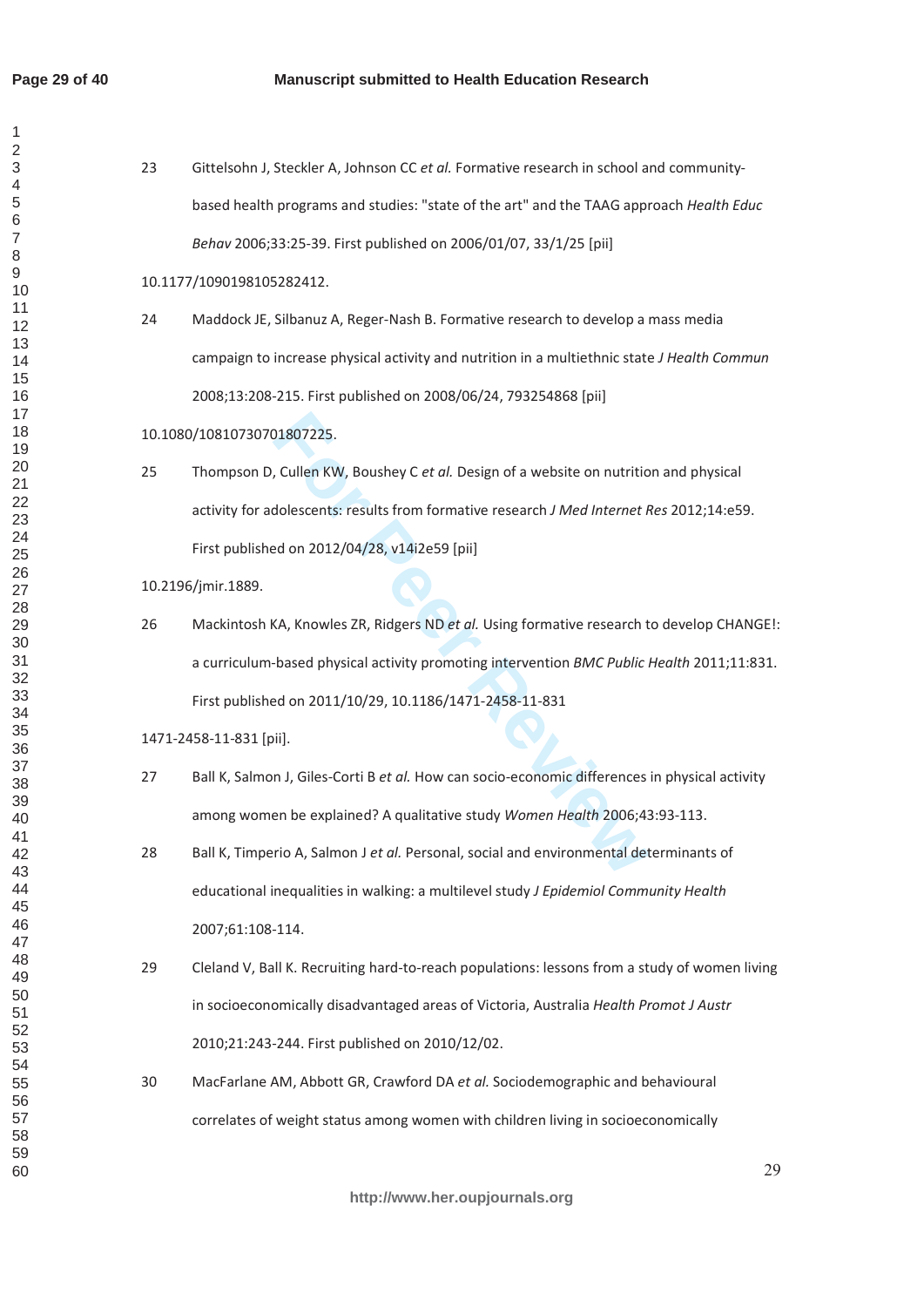disadvantaged neighbourhoods Int J Obes (Lond) 2009;33:1289-1298. First published on

2009/09/02, ijo2009167 [pii]

10.1038/ijo.2009.167.

- 31 Cleland V, Hume C, Crawford D et al. Urban-rural comparison of weight status among women and children living in socioeconomically disadvantaged neighbourhoods Med J Aust 2010;192:137-140. First published on 2010/02/04, cle10612\_fm [pii].
- 32 Andajani-Sutjahjo S, Ball K, Warren N et al. Perceived personal, social and environmental barriers to weight maintenance among young women: A community survey Int J Behav Nutr Phys Act 2004;1:15.
- 33 Welch N, Hunter W, Butera K et al. Women's work. Maintaining a healthy body weight *Appetite* 2009;53:9-15. First published on 2009/05/19, S0195-6663(09)00499-1 [pii]

10.1016/j.appet.2009.04.221.

- eight maintenance among young women: A community sur<br>4;1:15.<br>4:1:15.<br>**For Peer Review Act All Women's work. Maintaining a health**<br>9;53:9-15. First published on 2009/05/19, S0195-6663(09)0<br>9.04.221.<br>por D, Ireland P *et al.* 34 Ball K, Crawford D, Ireland P et al. Patterns and demographic predictors of 5-year weight change in a multi-ethnic cohort of men and women in Australia Public Health Nutr 2003;6:269-281.
- 35 Patton MQ. Sampling and triangulation. In: Patton MQ (ed). Qualiative evaluation and research methods. Newbury Park: Sage Publications, 1990, 165-198.
- 36 Australian Bureau of Statistics. Statistical Geography Volume 1 Australian Standard Geographical Classification (ASGC). In: Trewin D (ed). Canberra: Australian Bureau of Statistics, 2006, 38-40.
- 37 Borreani C, Miccinesi G, Brunelli C et al. An increasing number of qualitative research papers in oncology and palliative care: does it mean a thorough development of the methodology of research? Health Qual Life Outcomes 2004;2:7. First published on 2004/01/27, 10.1186/1477-7525-2-7

1477-7525-2-7 [pii].

 $\mathbf{1}$  $\overline{2}$  $\overline{4}$  $\overline{7}$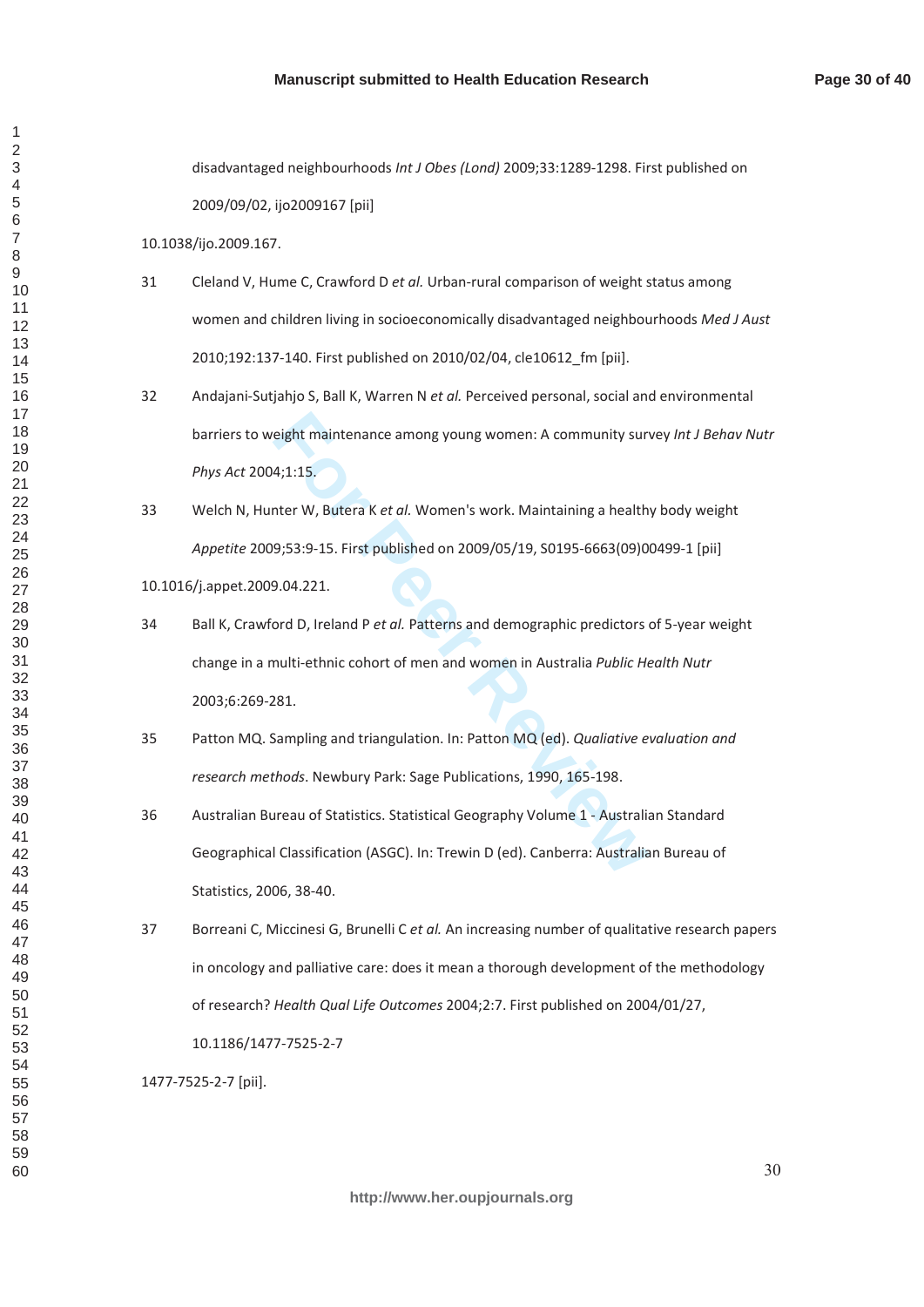$\mathbf{1}$  $\overline{2}$  $\overline{4}$  $\overline{6}$  $\overline{7}$  $\mathsf g$ 

| 38 | Hansen EC. Research Design and Rigour. In: Hansen EC (ed). Successful Qualitative Health        |
|----|-------------------------------------------------------------------------------------------------|
|    | Research: A practical introduction. Crows Nest, NSW: Allen & Unwin, 2006, pp. 49-53.            |
| 39 | Cleland V, Ball K, Hume C et al. Individual, social and environmental correlates of physical    |
|    | activity among women living in socioeconomically disadvantaged neighbourhoods Soc Sci           |
|    | Med 2010;70:2011-2018. First published on 2010/04/07, S0277-9536(10)00191-7 [pii]               |
|    | 10.1016/j.socscimed.2010.02.028.                                                                |
| 40 | Cleland VJ, Ball K, Salmon J et al. Personal, social and environmental correlates of resilience |
|    | to physical inactivity among women from socio-economically disadvantaged backgrounds            |
|    | Health Educ Res 2010;25:268-281. First published on Epub 2008 Oct 29, cyn054 [pii]              |
|    | 10.1093/her/cyn054.                                                                             |
| 41 | Trost SG, Owen N, Bauman AE et al. Correlates of adults' participation in physical activity:    |
|    | review and update Med Sci Sports Exerc 2002;34:1996-2001.                                       |
| 42 | Sallis J, Owen N. Ecological models of health behavior. In: Glanz K, Rimer BK, Lewis FM (eds).  |
|    | Health Behavior and Health Education: Theory, Research & Practice. San Francisco, USA:          |
|    | Jossey-Bass, 2002, 462-484.                                                                     |
| 43 | Eakin EG, Reeves MM, Lawler SP et al. The Logan Healthy Living Program: a cluster               |
|    | randomized trial of a telephone-delivered physical activity and dietary behavior intervention   |
|    | for primary care patients with type 2 diabetes or hypertension from a socially disadvantaged    |
|    | community--rationale, design and recruitment Contemp Clin Trials 2008;29:439-454. First         |
|    | published on 2007/12/07, S1551-7144(07)00159-0 [pii]                                            |
|    | 10.1016/j.cct.2007.10.005.                                                                      |
| 44 | Koffman DM, Bazzarre T, Mosca L et al. An evaluation of Choose to Move 1999: an American        |
|    | Heart Association physical activity program for women Arch Intern Med 2001;161:2193-            |
|    | 2199. First published on 2001/11/14, ioi00788 [pii].                                            |
|    |                                                                                                 |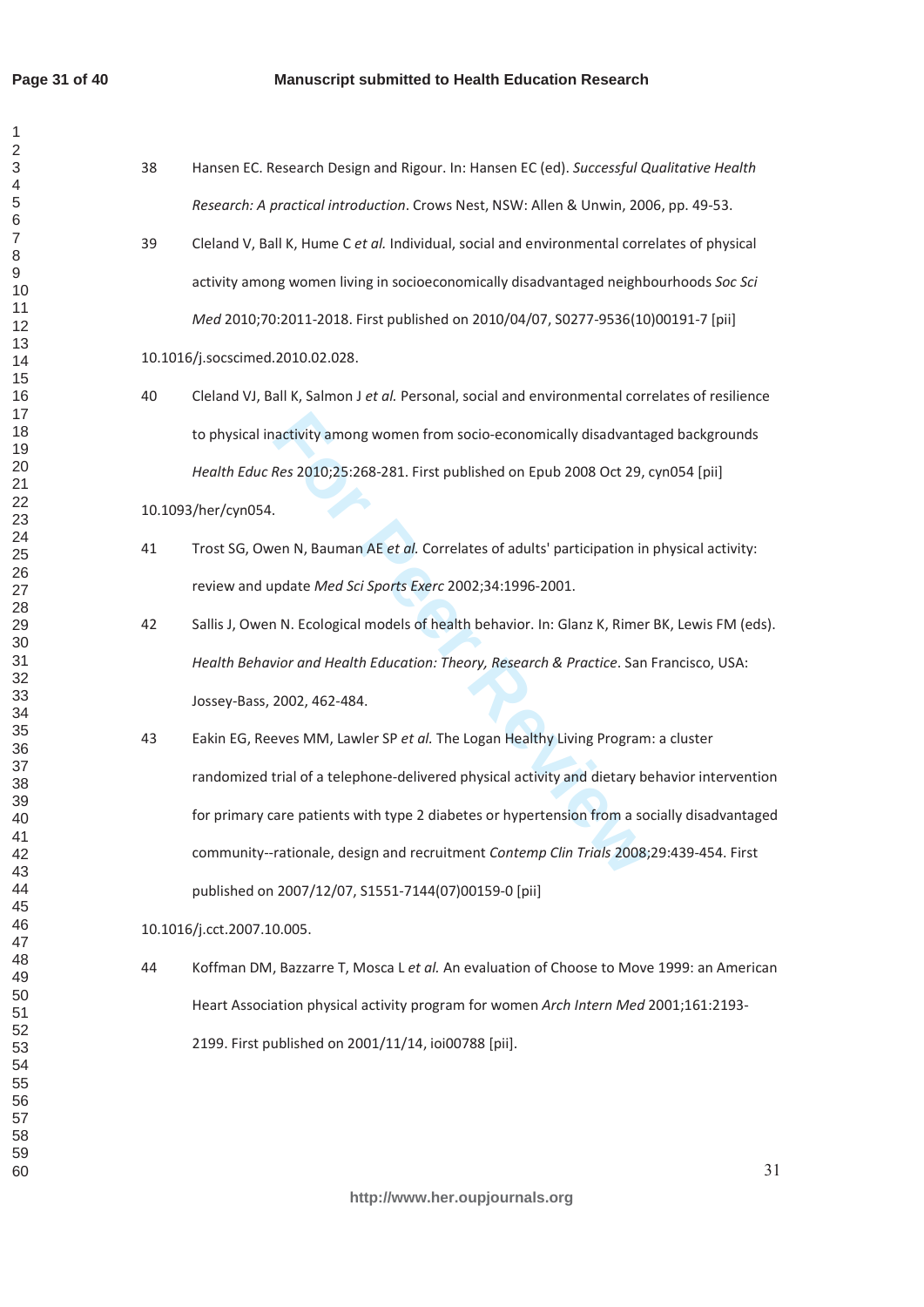- 45 Fieldsoe BS, Marshall AL, Miller YD. Behavior change interventions delivered by mobile telephone short-message service Am J Prev Med 2009;36:165-173. 10.1016/j.amepre.2008.09.040.
- 46 Vandelanotte C. Spathonis KM. Eakin EG et al. Website-delivered physical activity interventions a review of the literature Am J Prev Med 2007;33:54-64. First published on 2007/06/19, S0749-3797(07)00164-X [pii]
- 10.1016/j.amepre.2007.02.041.
- 47 Volpp KG, John LK, Troxel AB *et al.* Financial incentive-based approaches for weight loss: a randomized trial JAMA 2008;300:2631-2637. First published on 2008/12/11, 300/22/2631 [pii]

10.1001/jama.2008.804.

- hn LK, Troxel AB *et al.* Financial incentive-based approaches<br>trial JAMA 2008;300:2631-2637. First published on 2008/12<br>304.<br>AcCarthy WJ, Harrison GG *et al.* Challenges in improving fith<br>axeed, randomized, controlled lif 48 Yancey AK, McCarthy WJ, Harrison GG et al. Challenges in improving fitness: results of a community-based, randomized, controlled lifestyle change intervention J Womens Health *(Larchmt)* 2006;15:412-429. First published on 2006/05/27, 10.1089/jwh.2006.15.412.
- 49 Eyler AA. Personal, social, and environmental correlates of physical activity in rural Midwestern white women Am J Prev Med 2003;25:86-92.
- 50 Giles-Corti Β, Donovan RJ. The relative influence of individual, social and physical environment determinants of physical activity Soc Sci Med 2002;54:1793-1812.
- 51 Welch N, McNaughton SA, Hunter W et al. Is the perception of time pressure a barrier to healthy eating and physical activity among women? Public Health Nutr 2009;12:888-895. First published on 2008/07/24, \$1368980008003066 [pii]

### 10.1017/S1368980008003066.

- 52 Hansen EC. Analysing Qualitative Data. In: Hansen EC (ed). Successful Qualitative Health *Research: A practical introduction.* Crows Nest, NSW: Allen & Unwin, 2006, pp. 147-152.
- 53 Silverman D. *Doing qualitative research* London: Sage, 2005.

 $\mathbf{1}$  $\overline{2}$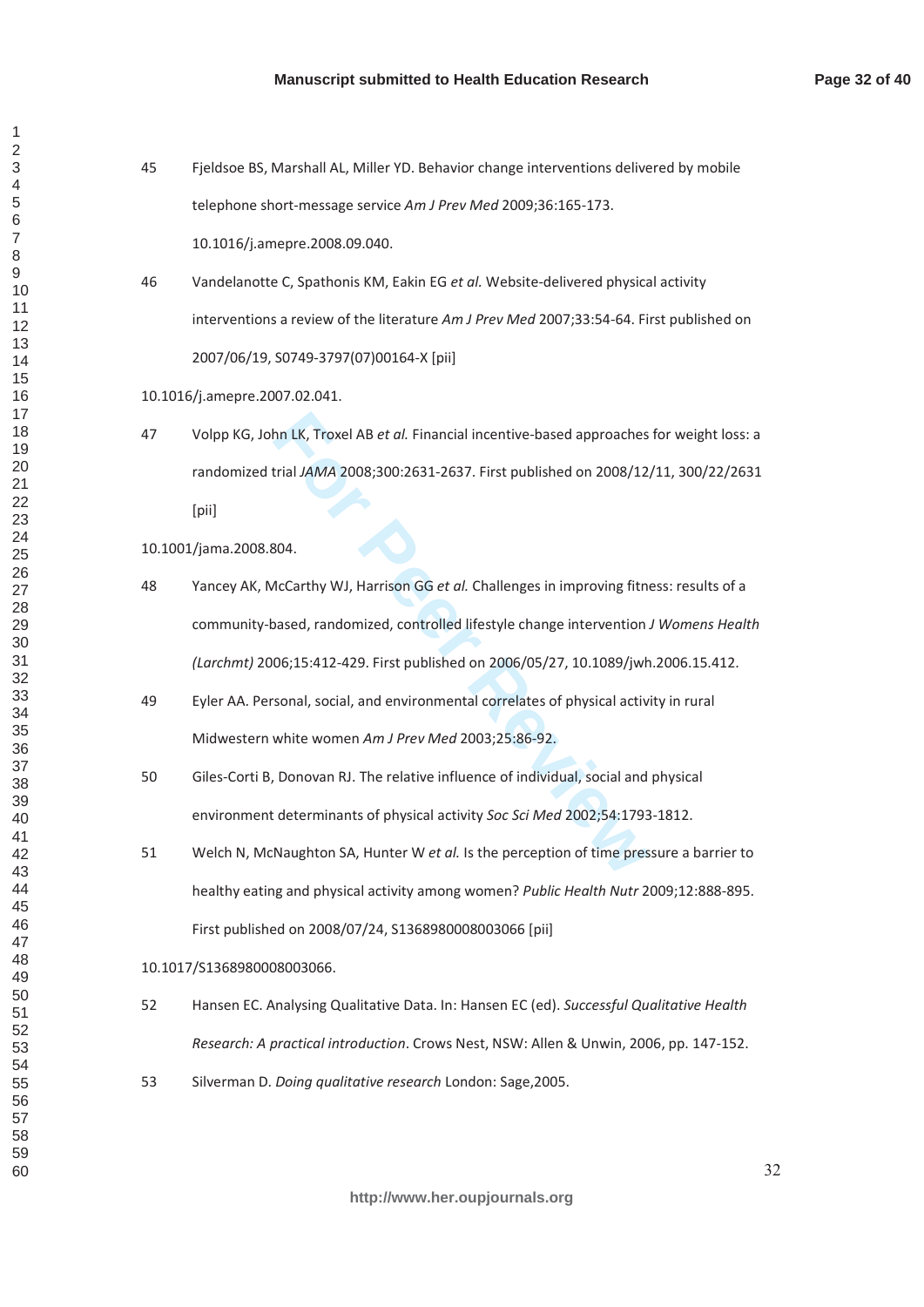$\mathbf{1}$  $\overline{2}$  $\overline{4}$  $\overline{7}$ 

- 54 Eyler AA, Brownson RC, Donatelle RJ et al. Physical activity social support and middle- and older-aged minority women: results from a US survey Soc Sci Med 1999;49:781-789. First published on 1999/08/25, S0277953699001379 [pii].
- 55 Wilcox S. Castro C. King AC *et al.* Determinants of leisure time physical activity in rural compared with urban older and ethnically diverse women in the United States *J Epidemiol Community Health 2000;54:667-672.*
- 56 Heesch KC, Dinger MK, McClary KR et al. Experiences of women in a minimal contact pedometer-based intervention: a qualitative study Women Health 2005;41:97-116. First published on 2005/10/13.
- 57 Lombard C, Deeks A, Jolley D et al. A low intensity, community based lifestyle programme to prevent weight gain in women with young children: cluster randomised controlled trial *BMJ* 2010;341:c3215. First published on 2010/07/16, 10.1136/bmj.c3215

bmj.c3215 [pii].

- 58 King T, Kavanagh AM, Jolley D et al. Weight and place: a multilevel cross-sectional survey of area-level social disadvantage and overweight/obesity in Australia Int J Obes (Lond) 2006;30:281-287.
- based intervention: a qualitative study *Women Health* 2005;<br>
2005/10/13.<br>
Deeks A, Jolley D *et al.* A low intensity, community based life<br>
tht gain in women with young children: cluster randomised<br>
215. First published o 59 van Lenthe FJ, Brug J, Mackenbach JP. Neighbourhood inequalities in physical inactivity: the role of neighbourhood attractiveness, proximity to local facilities and safety in the Netherlands Soc Sci Med 2005;60:763-775. First published on 2004/12/02,

S0277953604002825 [pii]

10.1016/j.socscimed.2004.06.013.

60 Stafford M, Cummins S, Ellaway A *et al.* Pathways to obesity: identifying local, modifiable determinants of physical activity and diet Soc Sci Med 2007;65:1882-1897. First published on 2007/07/21, S0277-9536(07)00304-8 [pii]

10.1016/j.socscimed.2007.05.042.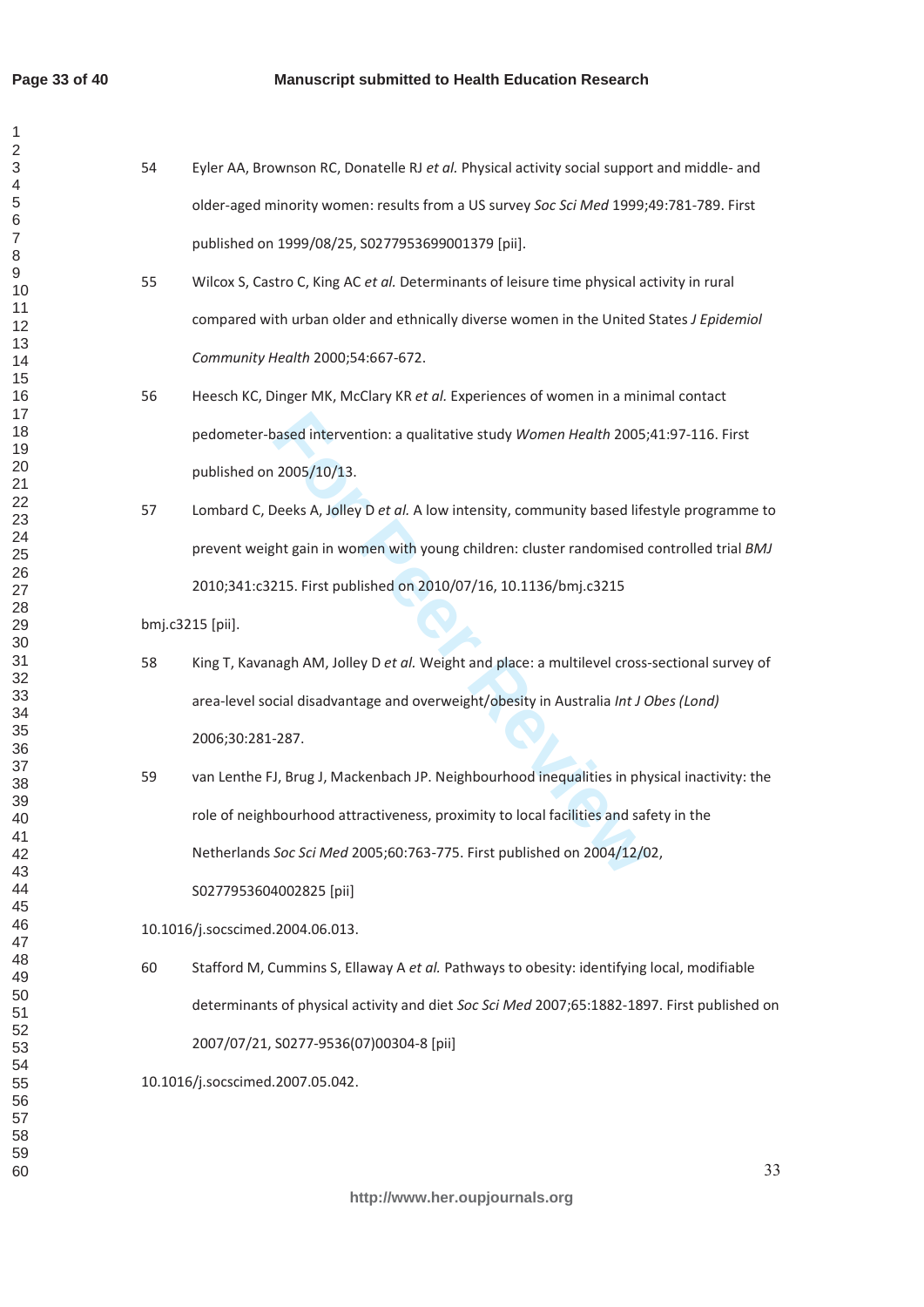| Strategy          | <b>SEM Domain Targeted</b> | Detail                                     |
|-------------------|----------------------------|--------------------------------------------|
| Unsupported       |                            |                                            |
| programs          |                            |                                            |
| Information kit   | Intrapersonal              | A folder containing a range of             |
|                   |                            | information about the benefits of          |
|                   |                            | exercise, activity recommendations,        |
|                   |                            | suggested activities, overcoming           |
|                   |                            | barriers, an exercise planner, and an      |
|                   |                            | action plan                                |
| Calendar          | Intrapersonal, social      | A calendar with gender and                 |
|                   |                            | seasonally-tailored messages to            |
|                   |                            | promote activities that focus on           |
|                   |                            | involving the family in physical activity; |
|                   |                            | there is space for setting monthly         |
|                   |                            | goals and reminders and prompts            |
|                   |                            | regarding being active                     |
| Online diary and  | Intrapersonal, social      | A website where participants can sign      |
| email             |                            | in and can keep track of their physical    |
|                   |                            | activity, obtain ideas about how to be     |
|                   |                            | active, chat with other women and          |
|                   |                            | receive emails tailored in response to     |
|                   |                            | their current motivation level             |
| Supported         |                            |                                            |
| programs          |                            |                                            |
| Mobile telephone- | Intrapersonal, social      | Text messages are sent to the              |
| delivered         |                            | participant's mobile telephone to          |
| messages          |                            | provide incentive, motivation, and         |
|                   |                            | ideas to help them be more active          |
| Community         | Intrapersonal, social,     | Physical activity classes held at a local  |
| centre-based      | environmental,             | community centre or similar facility       |

# Table 1: Description of the nine hypothetical physical activity promotion strategies

 $\overline{1}$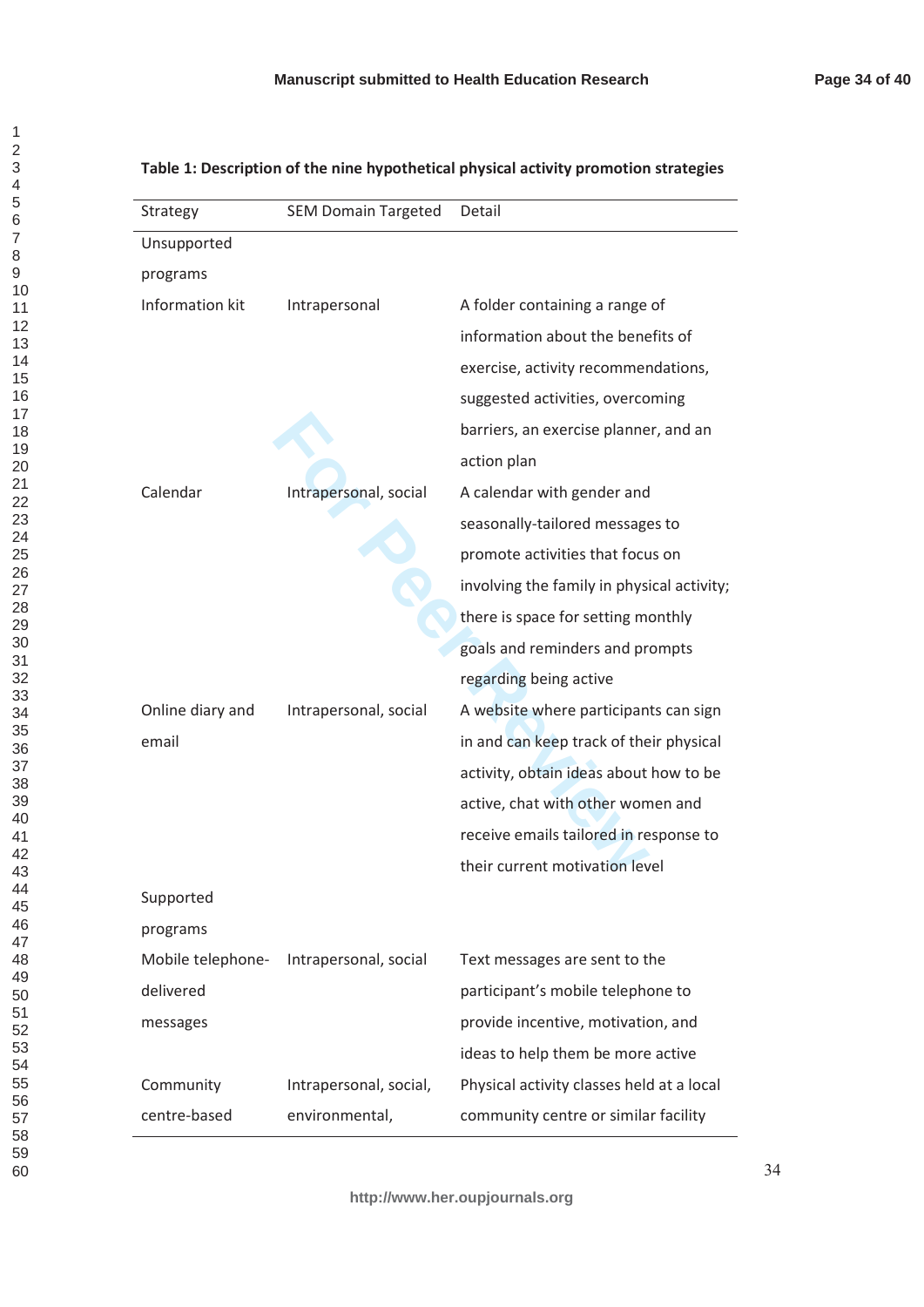# **Page 35 of 40**

# **Manuscript submitted to Health Education Research**

| program with   | economic              | that can provide childcare for the                  |
|----------------|-----------------------|-----------------------------------------------------|
| childcare      |                       | duration of the lesson (if applicable),             |
|                |                       | with the cost of childcare built into the           |
|                |                       | class fees                                          |
| Neighbourhood  | Social, environmental | Women from the local community are                  |
| program        |                       | organised to meet and participate in                |
|                |                       | activities that use the local                       |
|                |                       | environment (e.g. parks, walking                    |
|                |                       | tracks, recreational areas); activities             |
|                |                       | either include children, or a child-                |
|                |                       | minding roster is organised within the              |
|                |                       | group.                                              |
| Economic       |                       |                                                     |
| programs       |                       |                                                     |
| Financial      | Economic              | Participants receive a set amount of                |
| incentives     |                       | money when they reach set physical                  |
|                |                       | activity goals (either from an external             |
|                |                       | source or via payment of a deposit at               |
|                |                       | commencement which is returned                      |
|                |                       | when they meet goals)                               |
| Subsidised gym | Economic,             | Local gyms/fitness centres offer a                  |
| membership     | environmental         | discounted membership fee                           |
| Cleaner        | Environmental,        | A cleaner (or similar home help) is                 |
|                | economic              | provided for 1 hour per week over one               |
|                |                       | or more sessions (1 hr; $2 \times \frac{1}{2}$ hr); |
|                |                       | during this time the participant must               |
|                |                       | engage in a physical activity she                   |
|                |                       | would otherwise not be able to do                   |
|                |                       | (attend a class, go for a vigorous walk,            |
|                |                       | jog, play a team sport)                             |

SEM: social-ecological model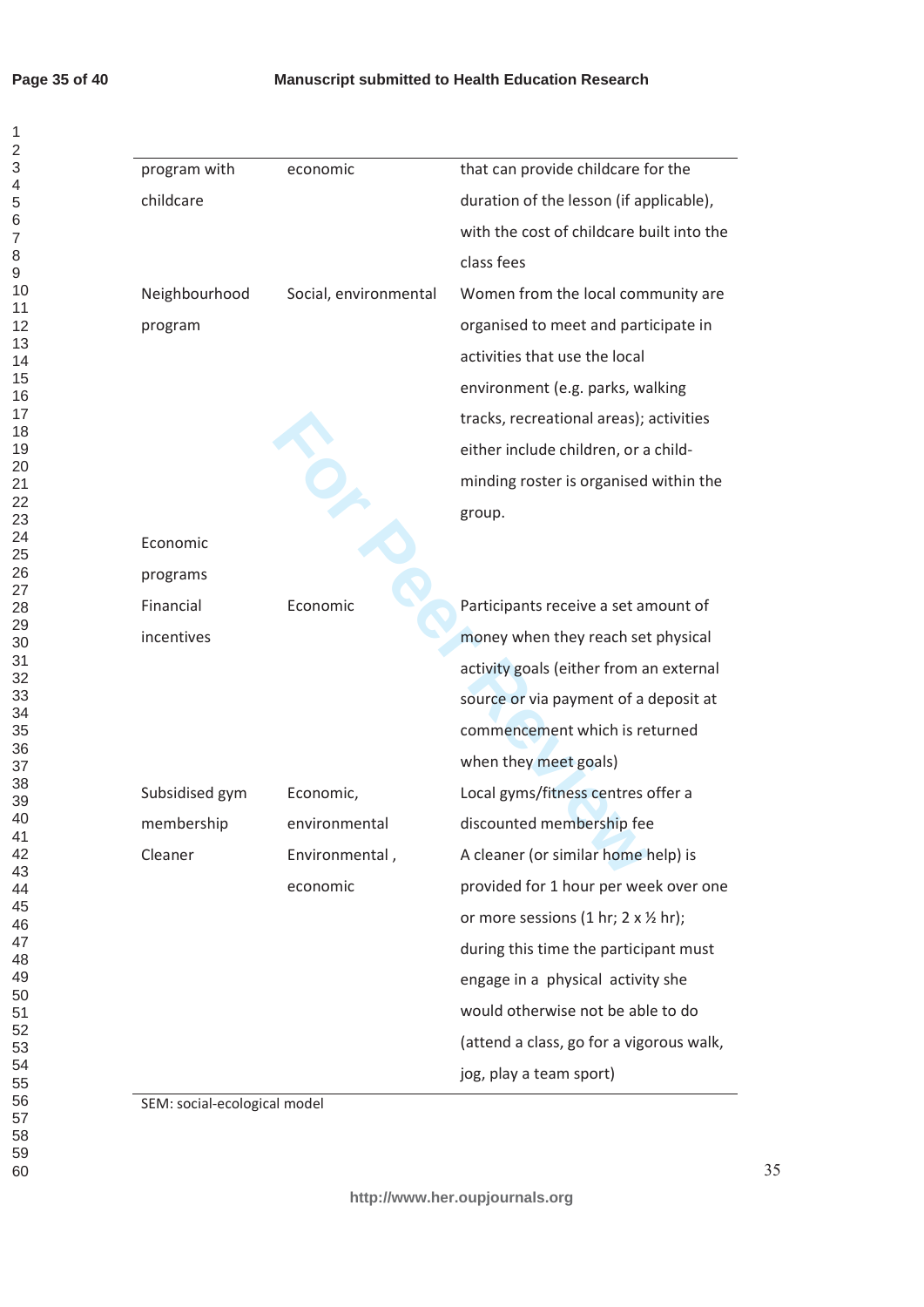| n or median    | % or range |
|----------------|------------|
| median         | min, max   |
| 37.5           | 21, 45     |
| 8              | 0.4, 21    |
| n              | %          |
|                |            |
| 6              | 30         |
| 11             | 55         |
| 3              | 15         |
|                |            |
| 3              | 15         |
| 10             | 50         |
| $\overline{7}$ | 35         |
|                |            |
|                |            |
| 8              | 40         |
| 3              | 15         |
| 7              | 35         |
| 2              | 10         |
|                |            |
| 4              | 20         |
|                |            |
| 1              | 5          |
| 8              | 40         |
| 5              | 25         |
| $\overline{2}$ | 10         |
|                |            |
|                |            |
| 9              | 45         |
|                |            |

# Table 2: Characteristics of PhActs study participants (n=20)

123456789

 $\overline{1}$  $\overline{2}$ 3  $\overline{4}$ 5  $\overline{6}$  $\overline{7}$ 8  $\mathsf g$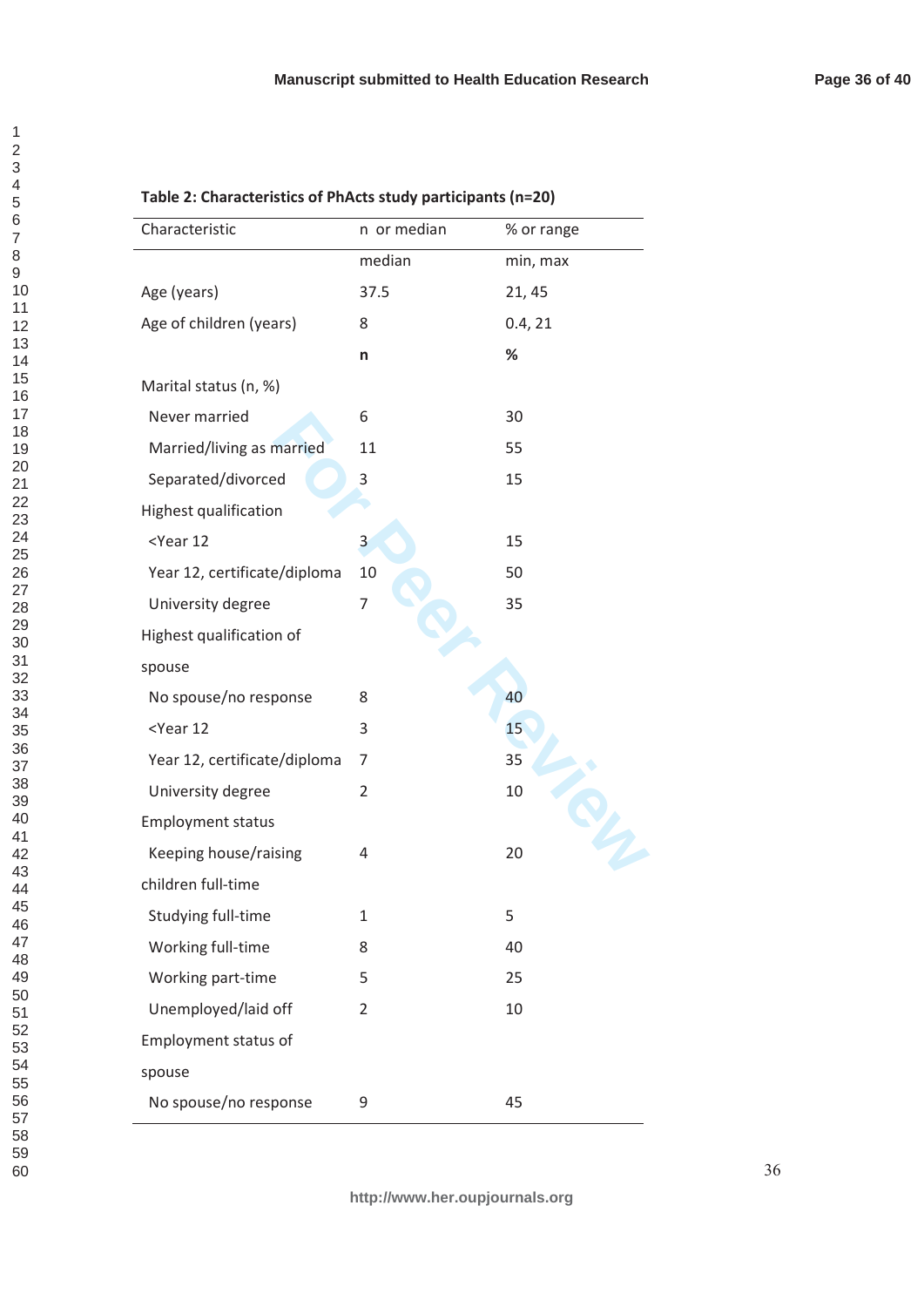# **Page 37 of 40**

 $\mathbf{1}$  $\overline{2}$ 

| Keeping house/raising     | $\mathbf{1}$   | 5  |
|---------------------------|----------------|----|
| children full-time        |                |    |
| Working full-time         | 8              | 40 |
| Working part-time         | $\mathbf{1}$   | 5  |
| Unemployed/laid off       | $\mathbf{1}$   | 5  |
| English usually spoken at |                |    |
| home                      |                |    |
| Yes                       | 19             | 95 |
| No                        | $\mathbf{1}$   | 5  |
| No. of children in the    |                |    |
| household                 |                |    |
| None                      | 10             | 50 |
| One                       | $\overline{4}$ | 20 |
| Two                       | $\mathbf 1$    | 5  |
| Three or more             | 5              | 25 |
|                           |                |    |
|                           |                |    |
|                           |                |    |
|                           |                |    |
|                           |                |    |
|                           |                |    |
|                           |                |    |
|                           |                |    |
|                           |                |    |

**http://www.her.oupjournals.org**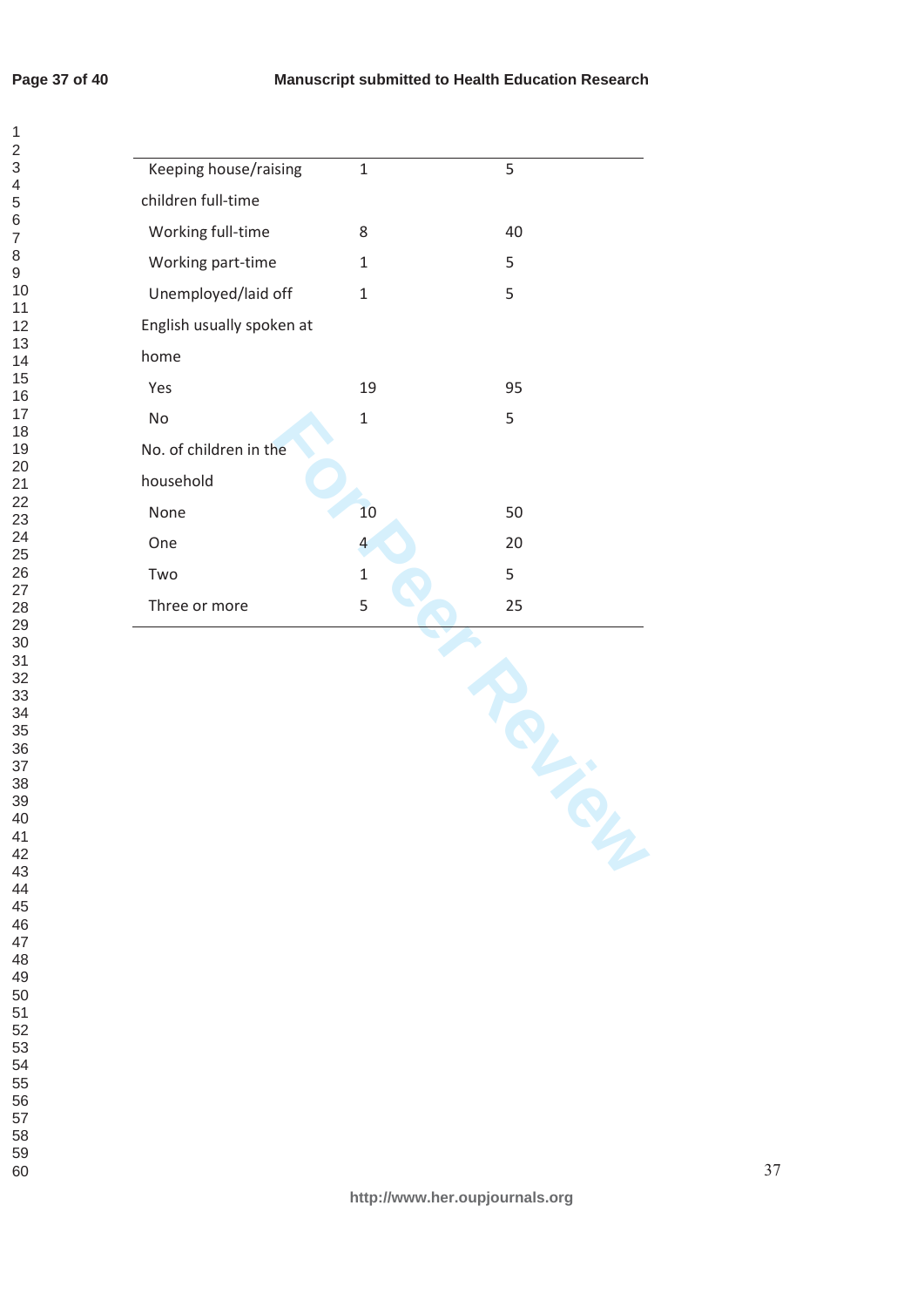Table 3: Total number of times each strategy selected as most preferred, most likely to use, and most likely to increase activity<sup>\*</sup>, and least preferred strategies

| Strategy                                      | Most    | Least    |
|-----------------------------------------------|---------|----------|
|                                               | Popular | Popular  |
| Community centre-based program with childcare | 19      | $\Omega$ |
| Cleaner                                       | 17      | 2        |
| Neighbourhood program                         | 15      | 0        |
| Online diary and email                        | 13      | 5        |
| Calendar                                      | 12      | 3        |
| <b>Financial incentives</b>                   | 10      | 3        |
| Information kit                               | 9       | 3        |
| Subsidised gym membership                     | 8       | 5        |
| Mobile telephone-delivered messages           |         |          |

**France** \*Participants were able to indicate up to three strategies for each question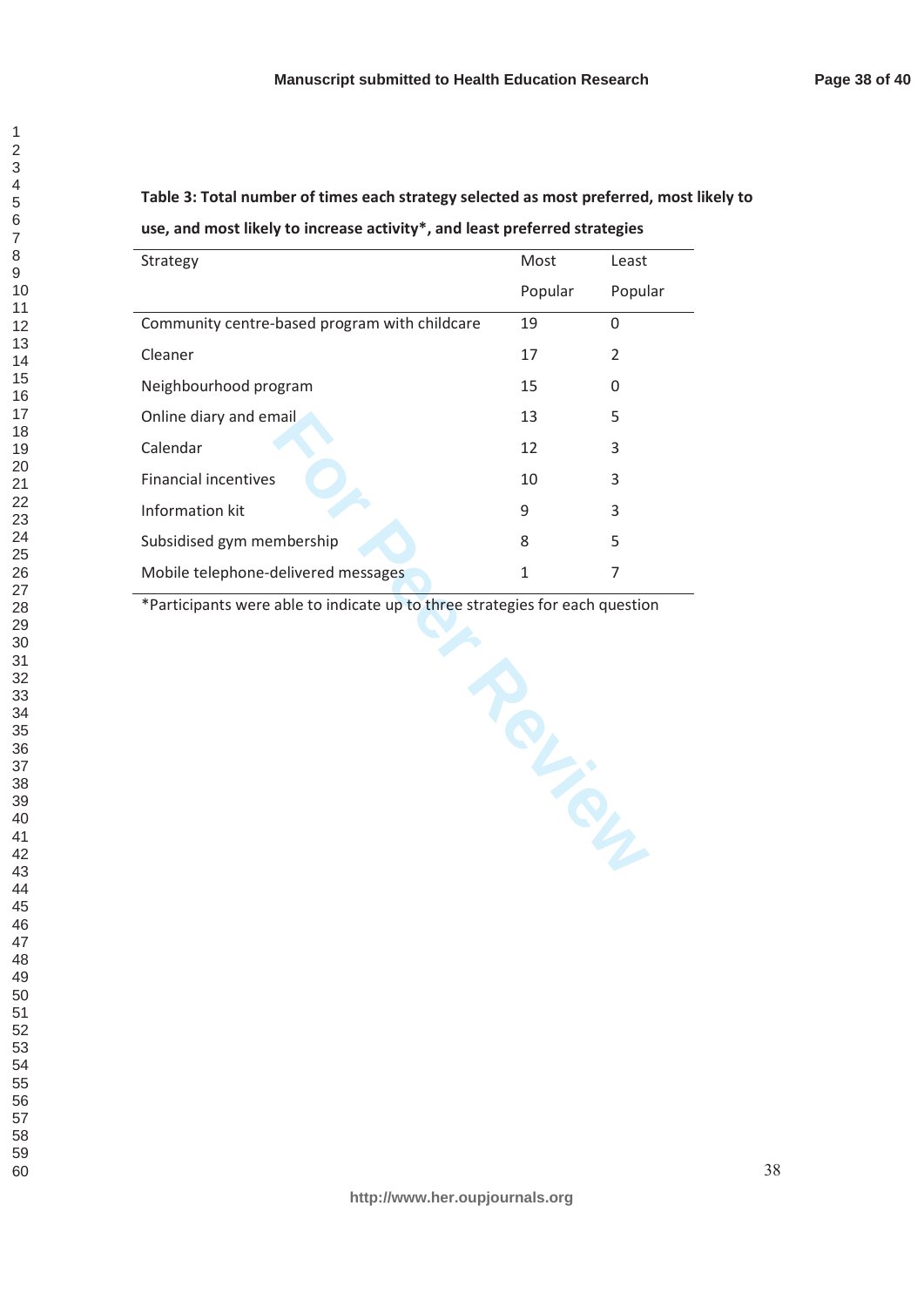$\mathbf{1}$  $\overline{2}$  $\overline{3}$  $\overline{\mathbf{4}}$ 5  $\,6\,$ 

# Table 4: Examples of text to illustrate participant concerns about the three most popular physical activity promotion strategies

| Program and Concern          | Illustrative quote                                          |
|------------------------------|-------------------------------------------------------------|
| Community centre-based       |                                                             |
| program                      |                                                             |
| Lack of tailoring to ability | 'If they are too fast or involve too many steps'            |
| Scheduling                   | 'They're never ever out of work hours'                      |
| Concerns about childcare     | 'She's never been in childcare, I'd be a bit apprehensive   |
|                              | about leaving her for the first time'                       |
| Group dynamics               | 'I couldn't stand being with people that I don't like'      |
| Instructor skills            | 'I'm wary because of wanting to make sure the               |
|                              | instructor's you know, going to be able to manage it and    |
|                              | those kind of things'                                       |
| Cost                         | 'The costs of those places are quite prohibitive'           |
| Transport                    | 'I've got no money to pay for anything like that and no     |
|                              | transport'                                                  |
| Cleaner (home help)          |                                                             |
| program                      |                                                             |
| Lack of need                 | 'I have got a pretty small place, I would probably clean    |
|                              | my own'                                                     |
| Scheduling                   | 'That's a bit difficult though if you're working full time' |
| Domestic chores an activity  | 'That's a really good idea, but like, doing chores around   |
| opportunity                  | the house, that's exercise. And if you're vacuum cleaning,  |
|                              | that works up a sweat as if you're going for a walk or      |
|                              | something'                                                  |
| Guilt                        | 'They'd make me feel that bad I'd have to send them         |
|                              | home and start myself'                                      |
| Trust                        | 'I guess you've got to trust the person but just knowing    |
|                              | people they could touch my things and stuff'                |
| Neighbourhood-based          |                                                             |
| program                      |                                                             |